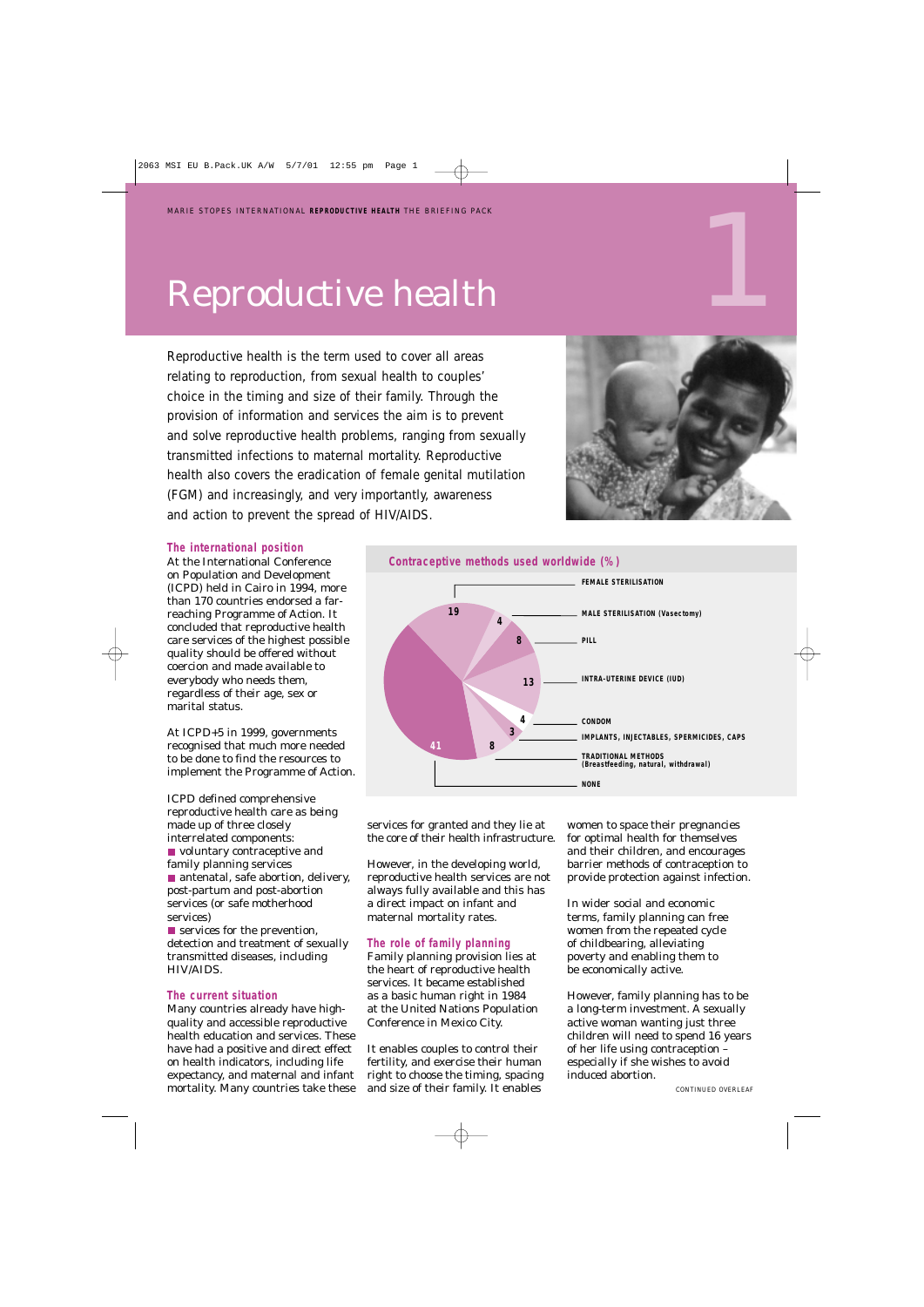The United Nations estimates that 51% of the world's married women use modern contraception. A further eight per cent practise natural or traditional methods, including withdrawal, abstinence at fertile times or breastfeeding, bringing the total to 59%. In 2000, there were an estimated 1.066 billion couples in the reproductive age bracket, with around 630 million practising family planning of some sort.

#### **The unmet need for family planning**

Over 300 million women worldwide say they do not want any more children, or they want to delay another pregnancy, but do not, or cannot, use an effective family planning method.

About one third of pregnancies, about 80 million a year, are unwanted or unplanned.

In many parts of the developing world, between 20 and 30% of married women between the ages of 15 and 49 do not want a child soon, or ever, but are not using any kind of contraceptive method, or are using traditional methods, for example rhythm or withdrawal methods, that often fail.

There is already a huge unmet need for modern family planning, but that figure is expected to grow. By 2015, there will be an estimated 742 million users. As the world's population increases, so does the proportion of couples wanting to use the latest contraceptive technology.

As women continue to want smaller families, this also means that they use contraception for longer, which in turn means more services are required.

There are already concerns about global 'contraceptive security' – ensuring the future supply of contraceptive methods to those who need them. In Africa, communication projects have heightened awareness of the need for safer sex and the use of barrier methods. However, condoms are not always available and are often re-used until new supplies arrive.

#### **Addressing the problems**

■ increased international funding is required to meet existing reproductive health needs and growing demands of the future wide contraceptive choice and full information must be available. Women need to be offered a full range of methods and given information about all of them, so they can make a fully informed decision and choose the most appropriate method for that stage of their reproductive life clinics should be friendly, welcoming and clean, and offer privacy and confidentiality. Staff should be friendly, professional, trained and highly skilled **good quality voluntary services** should be widely available, in convenient locations, with convenient opening hours ■ services should be taken out into the community through outreach programmes, mobile clinics and social marketing initiatives, in order to make contraception widely available through a large number of outlets

**n** men must be involved to ensure joint commitment and continuation, and to share in the responsibility of planned parenthood.

#### **Contraceptive technology**

A wide range of contraceptive methods is available worldwide,

#### **Social marketing**

Contraceptive social marketing (CSM) is an excellent way of getting condoms or contraceptive pills into the community. There are many innovative CSM programmes all over the world, using shops, work-based schemes and non-traditional outlets to increase contraceptive availability. Own-brand, high-quality products are supplied, with profits ploughed back into the business.

offering choices for women and men at different stages of their reproductive lives.

Good family planning programmes offer a full range of contraceptives. These include:

■ hormonal methods, in the form of pills, sub-dermal implants and injections

**D** barrier methods, including male and female condoms; caps and diaphragms are also available in some countries, for use with spermicides

 $\blacksquare$  intra-uterine contraceptive devices (IUDs), ranging from normal copper and plastic IUDs to new methods which also release hormones or attach to the roof of the uterus

voluntary sterilisation, which is offered to men (vasectomy) and women (female sterilisation) who have completed their family ■ natural methods, including breastfeeding or avoidance of sex at fertile times in the woman's cycle **E** emergency contraception, in the form of hormonal pills or an IUD, to prevent pregnancy after unprotected sex.

For sources, please see insert 13.

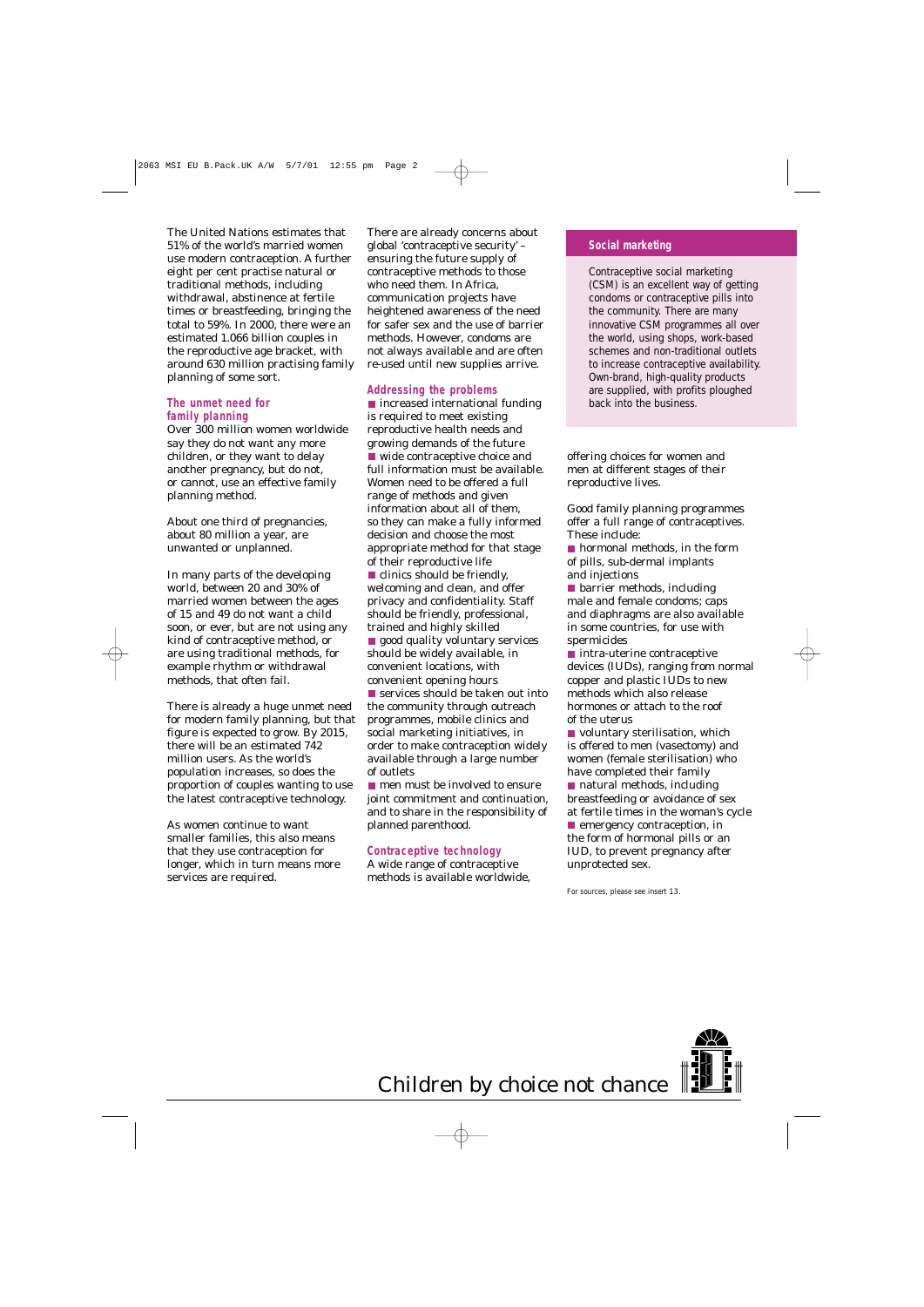## International policy

For more than 30 years, the international community has affirmed and broadened its commitment to the right to family planning and reproductive health, to women's equality and to sustainable development. Progress towards these goals can be charted through a series of key United Nations (UN) conferences.

#### **Points of progress**

**1968 International Conference on Human Rights** in Tehran declared that parents have a basic human right to determine freely and responsibly the number and spacing of their children.

#### **1974 Bucharest World Population Conference** made a significant change in the language, substituting "parents" with "couples and individuals".

*"All couples and individuals have the basic right to decide freely and responsibly the number and spacing of their children, and to have the information, education and means to do so."*

**1975 First World Conference on Women** in Mexico City went further by stating that the right to family planning is essential for gender equality.

#### **1984 International Conference**

**on Population**, also held in Mexico City, suggested ways in which the right of couples and individuals to family planning could be assured, through communitybased distribution and innovative non-government organisations, including women's groups.

#### **1994 International Conference on Population and Development**

**(ICPD)** in Cairo shaped the reproductive health strategies many countries have in place today. It represented a radically new approach and way of thinking, shifting the emphasis away from demographic targets designed to achieve sustainable development.

The focus moved instead to meeting the reproductive health needs and preferences of individual women and men.

ICPD established a broad-based definition of reproductive health, including family planning, safe motherhood, protection against sexually transmitted infections, and sexual health, which has since been accepted worldwide.

The empowerment of women within their families and communities is key to this new approach, along with the protection of their reproductive rights.

In addition, for the first time, the conference report estimated the costs of implementing the reproductive health components of the ICPD Programme of Action.

It was recommended that developed countries should contribute one third of these costs, and developing countries should find the remaining two thirds.

#### **1995 United Nations Fourth**

**World Conference on Women**, held in Beijing, produced a Platform for Action highlighting areas of special concern for women. These included:

- poverty
- **education**
- **health**
- **violence against women**
- **human rights.**

Delegates reaffirmed the goals of the 1994 ICPD Programme of Action, and further strengthened the language on abortion. They



#### **ICPD estimated cost of future reproductive health needs**



recognised that unsafe abortions threatened the lives of a large number of women, especially the poorest and youngest members of society, but that deaths and injuries could be prevented through safe and effective reproductive health measures.

#### At the **1995 World Summit on Social Development** in

Copenhagen, delegates called for: **governments to allocate, on** average, 20% of overseas development assistance (ODA) and 20% of the national budget, respectively, to basic social programmes

**governments to work towards an** agreed target of 0.7% of gross national product for overall official ODA as soon as possible, and an increase in the share of funding for social development programmes.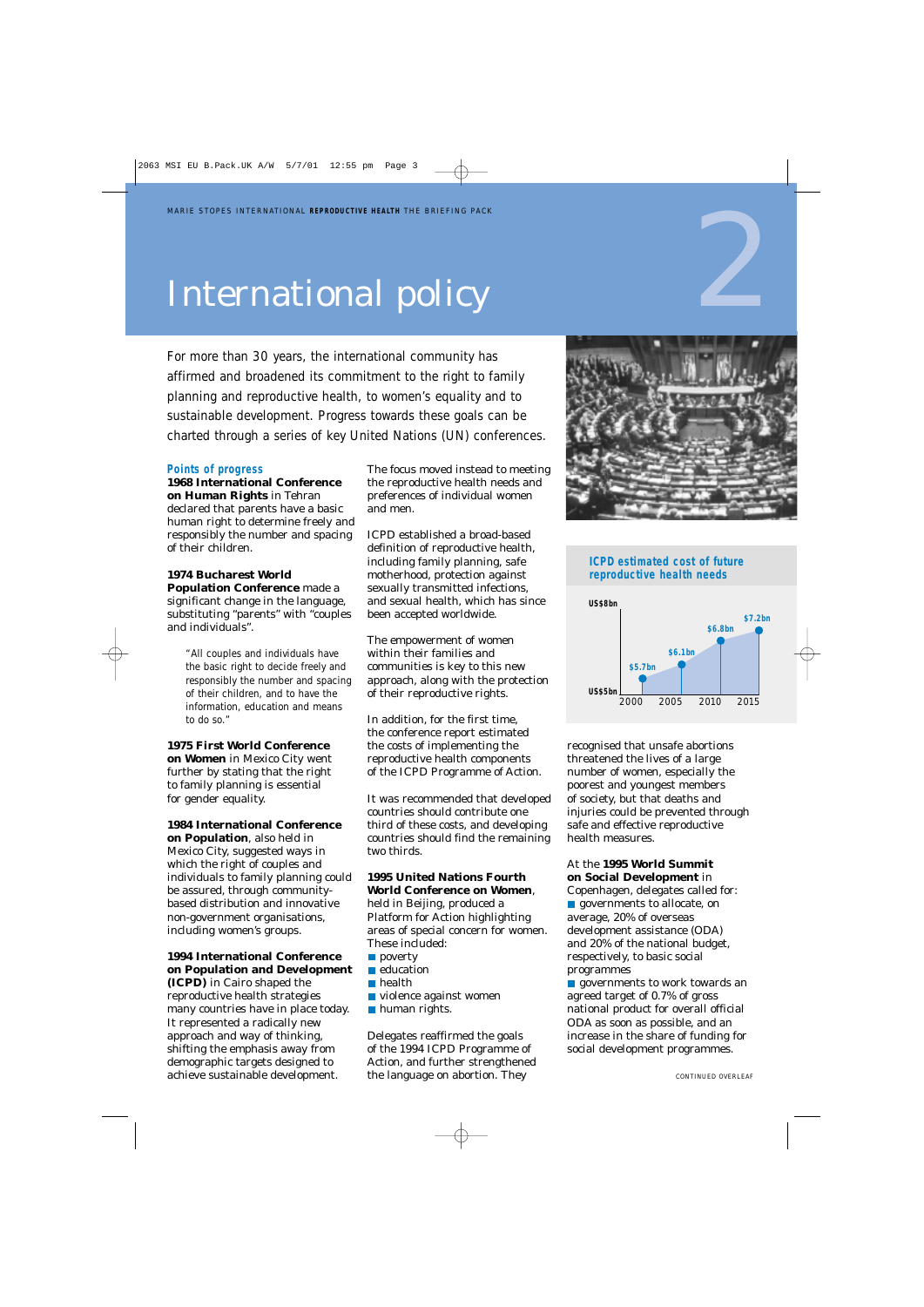At **ICPD+5** in 1999 there was a review of progress since the Cairo ICPD, and a call for action was issued.

Governments were urged to: ■ intensify efforts to raise funds for the ICPD Programme of Action because funding promised at ICPD has not been met

■ take strong measures to promote the human rights of women and girls

■ strengthen access to reproductive and sexual health services

 $\blacksquare$  ensure that the prevention of, and services for, sexually transmitted infections and HIV/AIDS become integral components of health programmes

**n** increase information, education and HIV prevention services for young people so that 90% of 15 to 25 year-olds can reduce their vulnerability to HIV by 2005.

For sources, please see insert 13.

#### **Policy development in Malawi**

International policy does have an impact at national level. Malawi is one country which has demonstrated a new, recent commitment to reproductive health programming, partly as a result of the United Nations, declarations.

Family planning services were first available in Malawi in the early 1960s, but discontinued in 1968 because of misunderstandings about the intent of the programme and its implementation. There was no provision until 1982, when the concept of child spacing was adopted. Services then became available through governmental and non-governmental sectors, starting with just two clinics in 1983 and building to more than 300 within a decade.

The Malawi Demographic and Health Survey of 1992 highlighted the fact that 65% of women of reproductive age did not want another pregnancy in the next two years, or wanted no more children. Only seven per cent of women were using a modern method of contraception. The survey also showed a population growth rate of 3.2%, and a fertility rate of 6.7%.

The Government then implemented a family planning policy and prepared a new curriculum for training family planning service providers. Guidelines on

community-based distribution were also developed and distributed.

In 1994, the Malawi Government adopted the ICPD Programme of Action and implemented a series of changes:

 $\blacksquare$  in the spirit of ICPD, the Government adopted a comprehensive 'umbrella' approach to reproductive health services

■ the Government strengthened its adolescent services and the diagnosis and treatment of sexually transmitted infections

the 'pillars' of safe motherhood were strengthened, including family planning, antenatal care, and obstetrics.

The Malawi Government now fully believes:

> *"Individuals and couples have the right to have access to voluntary, high-quality family planning services, and that the practice of family planning is a critical factor in the socioeconomic development and well-being of every Malawian, especially women."*

Since ICPD+5, the Government has responded to the HIV/AIDS pandemic, and put extra resources and commitment towards protecting the health of the nation.

Source: *Family Planning Policy and Contraceptive Guidelines*, Ministry of Health and Population and National Family Welfare Council of Malawi, 1996.

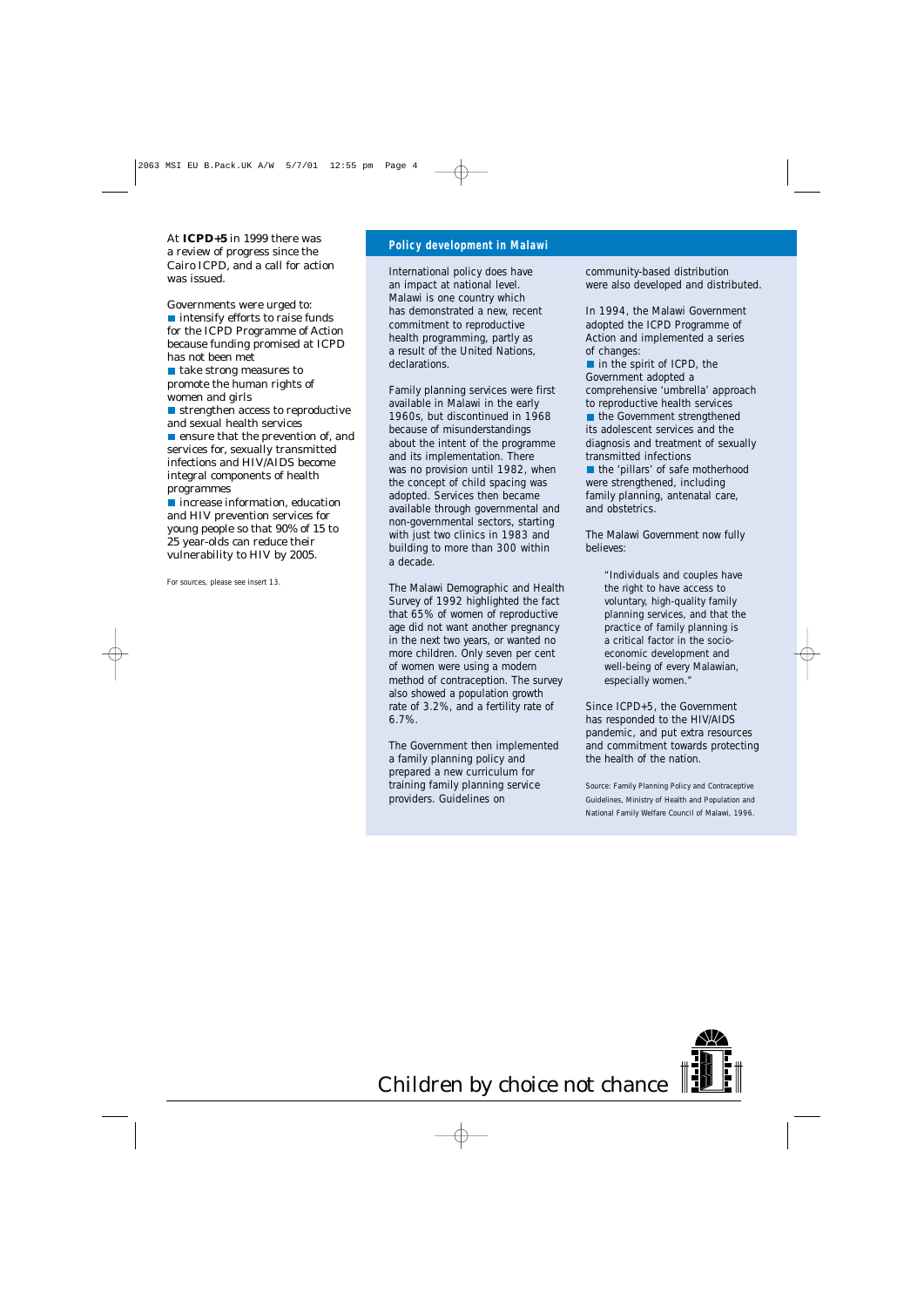## Safe motherhood

Pregnancy and childbirth are the leading causes of death and disability for women in developing countries. Every year, 600,000 women die as a direct result of getting pregnant, with 99% of these deaths occurring in developing countries.

Childbearing can be so dangerous that in Tanzania, mothers who are about to give birth say to their older children: "I am going to the sea to fetch a new baby, but the journey is long and dangerous and I may not return."

However, at least 75% of all maternal deaths happen needlessly. They could be prevented through reproductive health programmes.

The huge disparity in maternal mortality rates between developed and developing countries is one of the most significant indicators of the gap between rich and poor nations.

According to the United Nations Population Fund, women in the Central African Republic have the world's highest maternal mortality rate of 1,100 deaths per 100,000 live births, followed by Eritrea at 1,000. To put this in context, the rate in Northern European countries, such as Sweden, is just five deaths per 100,000 live births.

Worldwide, only 53% of births take place with a skilled attendant present, meaning more than 50 million women are neglected during birth. In western Africa, the figure is the lowest, at 35%.

The figures are shocking, but the human stories behind them are worse. Every year, one million children are left without a mother, reducing their own chance of survival. Research has shown that children are more likely to die if they lose a parent – especially if it is the mother.

Maternal death invariably also represents an economic loss to the family and creates an additional burden for the extended family and the community as a whole.

In addition, for every one woman who dies, an estimated 30 to 40 more (around 50 million women) are left with serious complications, including rupture and prolapse of the uterus, pelvic inflammatory disease and lower genital tract injuries.

An estimated 80,000 women develop a fistula every year following birth. It is caused by prolonged labour, in which the pressure from the baby's skull kills the tissue of the birth canal. After birth, the dead tissue falls away, leaving the mother permanently incontinent unless she has an operation. Some women are then rejected by their husbands and face social exclusion.

Yet despite the appalling statistics, at least 75% of all deaths and injuries could, and should, be prevented through basic reproductive health care measures.

#### **The causes**

Severe bleeding causes 25% of maternal deaths, infection accounts for 15%, eclampsia 12%, and obstructed labour eight per cent.

Bleeding and infection cannot always be predicted, but they can be treated if a woman can be transported in time to an appropriate health centre. Eclampsia and pre-eclampsia can be picked up by basic health checks and obstructed labour would require a caesarean-section delivery in a hospital.

*CONTINUED OVERLEAF*



3

#### **Every minute of every day:**

#### `````````````````````````````````````` **380 women get pregnant** ``````````````````` **190 women face an unwanted pregnancy**

**110 Wom**en face a pregnancy<br>**1111111111** related problem *<u>rifile</u>* related problem

**40** women have an unsafe **abortion**

**One woman dies**

#### **Causes of maternal death**

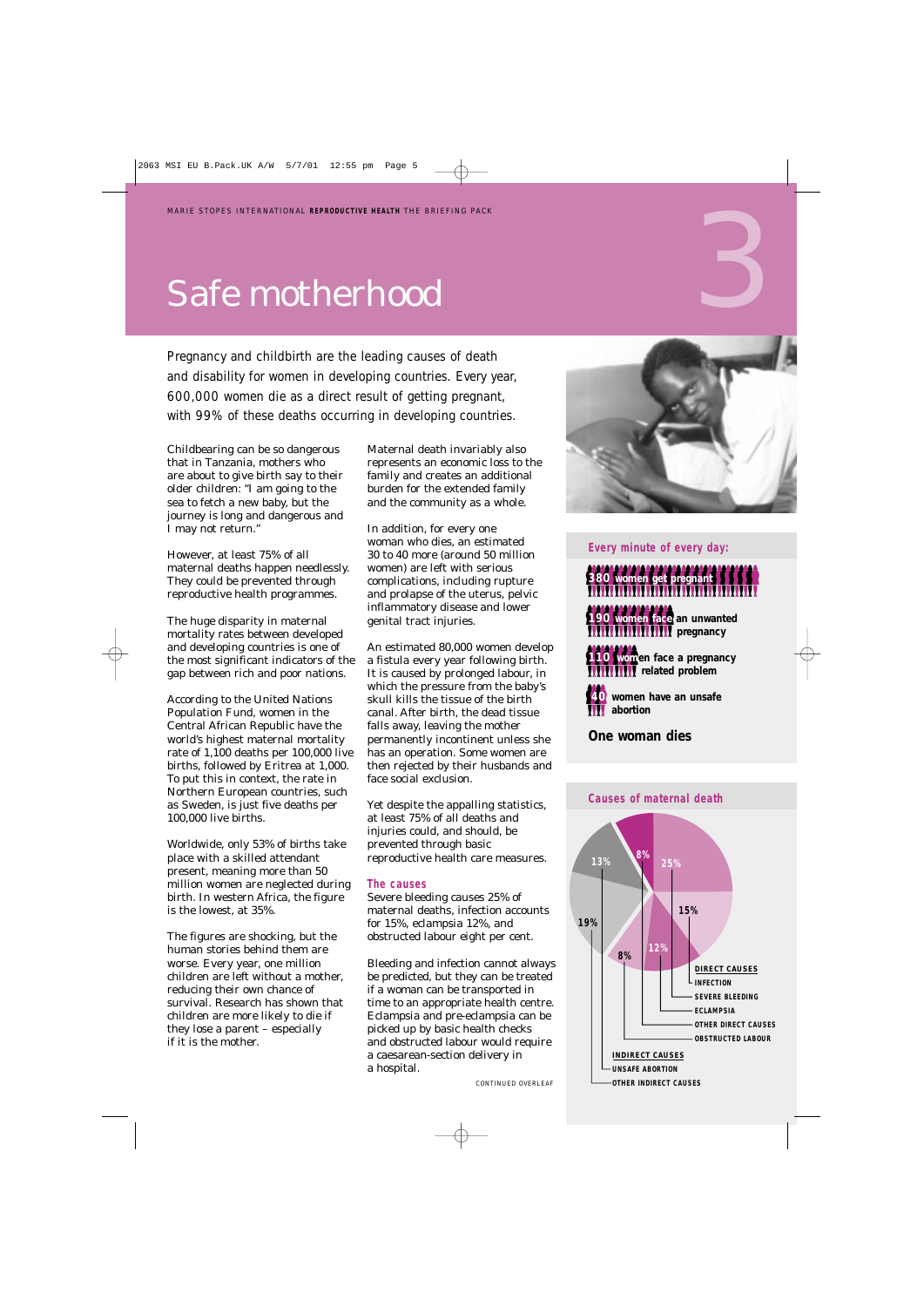In addition, 13% of deaths (78,000 each year) result from unsafe abortions. These are either self-induced by desperate women, or performed by unskilled practitioners using dangerous techniques in unhygienic conditions. Good-quality family planning, as a vital component of reproductive health care, would prevent unwanted pregnancies.

Indirect causes, such as anaemia, malaria or heart disease are responsible for approximately 19% of maternal deaths. An estimated 60% of pregnant women in developing countries are anaemic, which lowers the chance of survival for themselves and their babies. This could be dealt with through improved nutrition or iron supplements.

Adolescents are particularly at risk. Those aged 15 to 19 are twice as likely to die as women in their 20s. In Africa, half of all women give birth before they reach the age of 20.

In addition, at least five million abortions are carried out every year in the 15 to 19 age group. Appropriate reproductive health services for adolescents, coupled with information, education and communication initiatives, could ensure they survive their teenage years.

#### **The solutions**

Safe motherhood initiatives work to ensure all women have access to information and care to enable them to go safely through pregnancy and birth.

Providing that assistance would be the most cost-effective investment of all possible health interventions. It would cost just US\$3 per woman, per year, to provide assistance in pregnancy, delivery and post-natal care.

In 1994, the International Conference on Population and Development called for a global expansion of maternal health services, including:

- $\blacksquare$  education
- $\blacksquare$ effective pre-natal care
- **I** improved maternal nutrition
- adequate delivery services
- a reduction in caesarean deliveries
- $\blacksquare$  facilities for emergency obstetrics and referrals
- **post-partum care and family** planning.

These would go a long way to helping women in the short-term. However, in the longer term, women need more than medical interventions. Literacy and empowerment would help them to make fully informed decisions about their care.

For sources, please see insert 13.

#### **Safe motherhood in action**

One of the big obstacles to safe motherhood is gaining the trust of women and getting them to use health services. Charlene Razanamiary, a 36 year-old factory worker from Madagascar, describes the birth of her second baby. Her first child was stillborn.

> *"For eight or nine years I tried for another baby but it was always impossible. I heard on the television and from my friends that Marie Stopes International (MSI) is very well regarded in safe motherhood. I went to MSI and they explained to me why I couldn't have children.*

*"I am a small woman with a small, narrow pelvis and I had a cyst inside. After the cyst was removed I became pregnant again and MSI monitored my pregnancy and prepared me psychologically for a caesarean under local anaesthetic. I am very happy and glad to have had my baby in such a caring and supportive atmosphere. I would like to have another baby but only under the supervision of he MSI medical team who have my absolute confidence."*

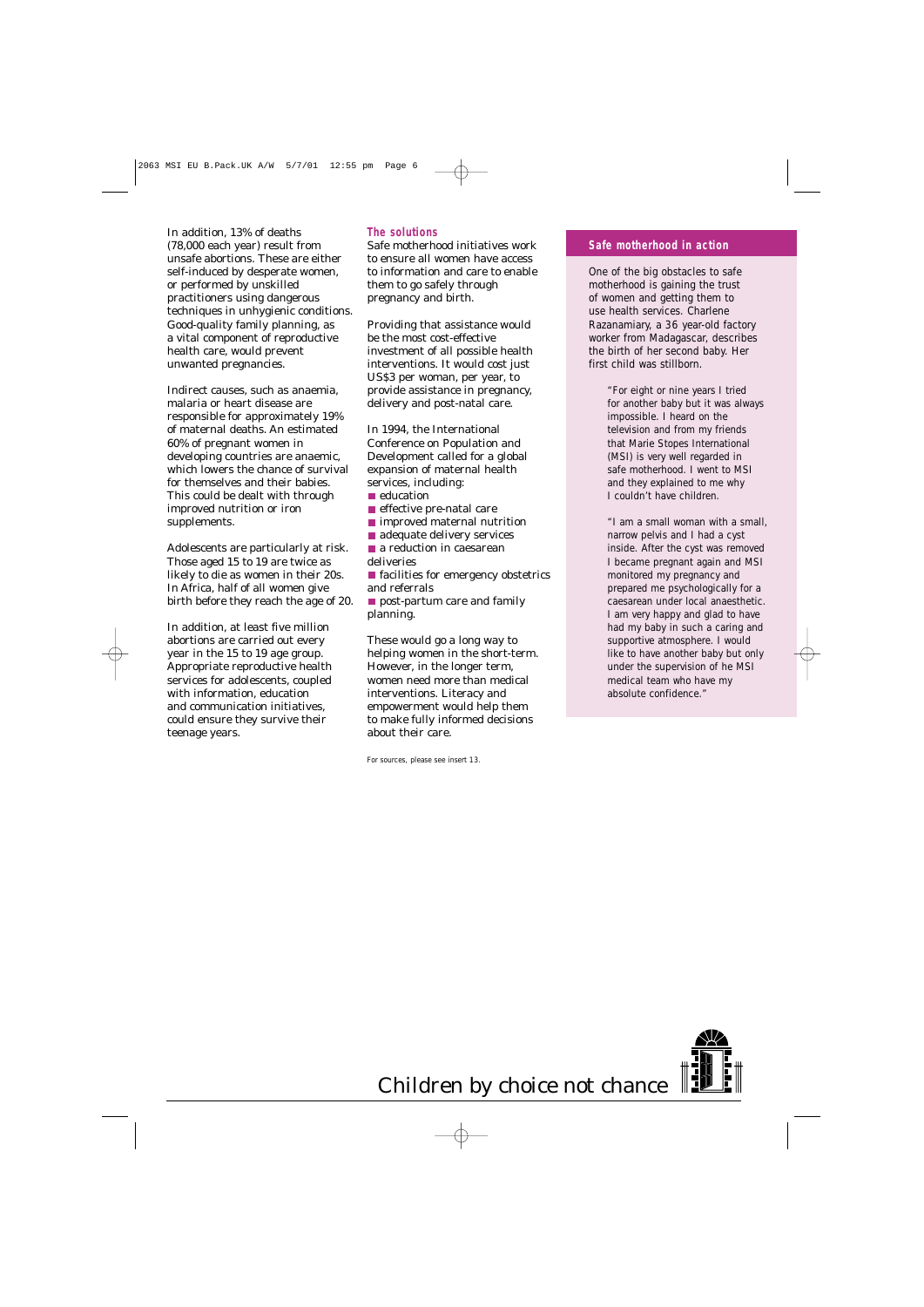## HIV / AIDS

At the end of 2000, around 36.1 million people in the world were living with AIDS or HIV (the human immunodeficiency virus which causes AIDS). This constitutes 1.1% of the adult population. During 2000 alone, a total of 5.3 million adults and children were found to be newly infected with HIV, and in the same year three million people died from HIV/AIDS – 80% of whom were Africans.

#### **Regional variations**

There are large regional variations in: ■ the rates and methods of transmission ■ the numbers affected

 $\blacksquare$  the outlook for people infected with HIV.

In Sub-Saharan Africa, HIV transmission is almost totally through heterosexual sex. In other developing countries intravenous drug use is also a factor, as it is in Eastern Europe and Central Asia where high HIV rates emerged during the 1990s from drug injecting. In the developed regions, however, transmission has primarily been through men having sex with men.

Sub-Saharan Africa is the worst affected region in the world; 70% of adults and 80% of children in the world who have HIV live there. Africa has also seen the greatest number of deaths, burying more than three quarters of the 20 million people who have died worldwide since the epidemic began.

Those countries which acted quickly by distributing condoms and running health education programmes when HIV/AIDS first emerged are experiencing the best results in combating the spread of the disease. Uganda is among the successful.

However, other countries, such as South Africa, now have areas where one in five of the population has HIV/AIDS. There, and in Botswana, one third of today's 15 year-olds are expected to die from AIDS.

Reducing sexually transmitted HIV/AIDS in Sub-Saharan Africa by increasing current campaigns, including the promotion and supply of condoms, media awareness and voluntary AIDS testing, would cost around US\$1.5 billion a year.

Half of all new HIV infections in the world are in young people, aged between 15 and 24, highlighting the need for sex education and services specifically aimed at adolescents.

Three million children have died since the AIDS epidemic began. Mother-to-child transmission is now a serious source of infection in the under-15s. However, many more non-infected children, up to 14 million of them, have had their lives devastated by their parents' deaths from AIDS. By 2010, there are expected to be 40 million AIDS orphans, 95% of them in Africa.

#### **The role of reproductive health**

Reproductive health providers have a major role to play in terms of sexually transmitted HIV. Services increasingly include:

**n** information, education and communication to raise awareness about the spread of HIV and the need for 'safer sex' (involving the use of male or female condoms to prevent the exchange of body fluids) social marketing of condoms to make them more widely available throughout communities, through both traditional outlets such as clinics, and non-traditional ones, such as shops or offices

diagnosis and treatment of other sexually transmitted infections, which can act as a 'gateway' for HIV



#### **Microbicides**

Research is underway to develop an AIDS vaccine, but this is still a long-term prospect. An earlier option is likely to be microbicides which are currently undergoing clinical trials. These would be used vaginally in the same way as spermicides, giving women a chance to protect themselves against HIV. Initially, the drugs would be delivered through vaginal creams or gels, but, in the longer term, could be combined with new contraceptive methods, such as a hormone-releasing vaginal ring.

transmission (please see insert 8 for further information)

 $\blacksquare$  the provision of voluntary confidential counselling and testing (VCCT) for those who think they may be infected with HIV.

AIDS testing is still not available, or is too expensive, in many developing countries. Even if HIV is diagnosed there is often not much that can be done. The antiretroviral drug combinations which are proving successful at stabilising, but not curing, the disease in the developed world, are too costly for developing countries. Pharmaceutical companies are under increasing pressure to drop their prices for non-governmental organisations (NGOs) and others working in the poorest countries.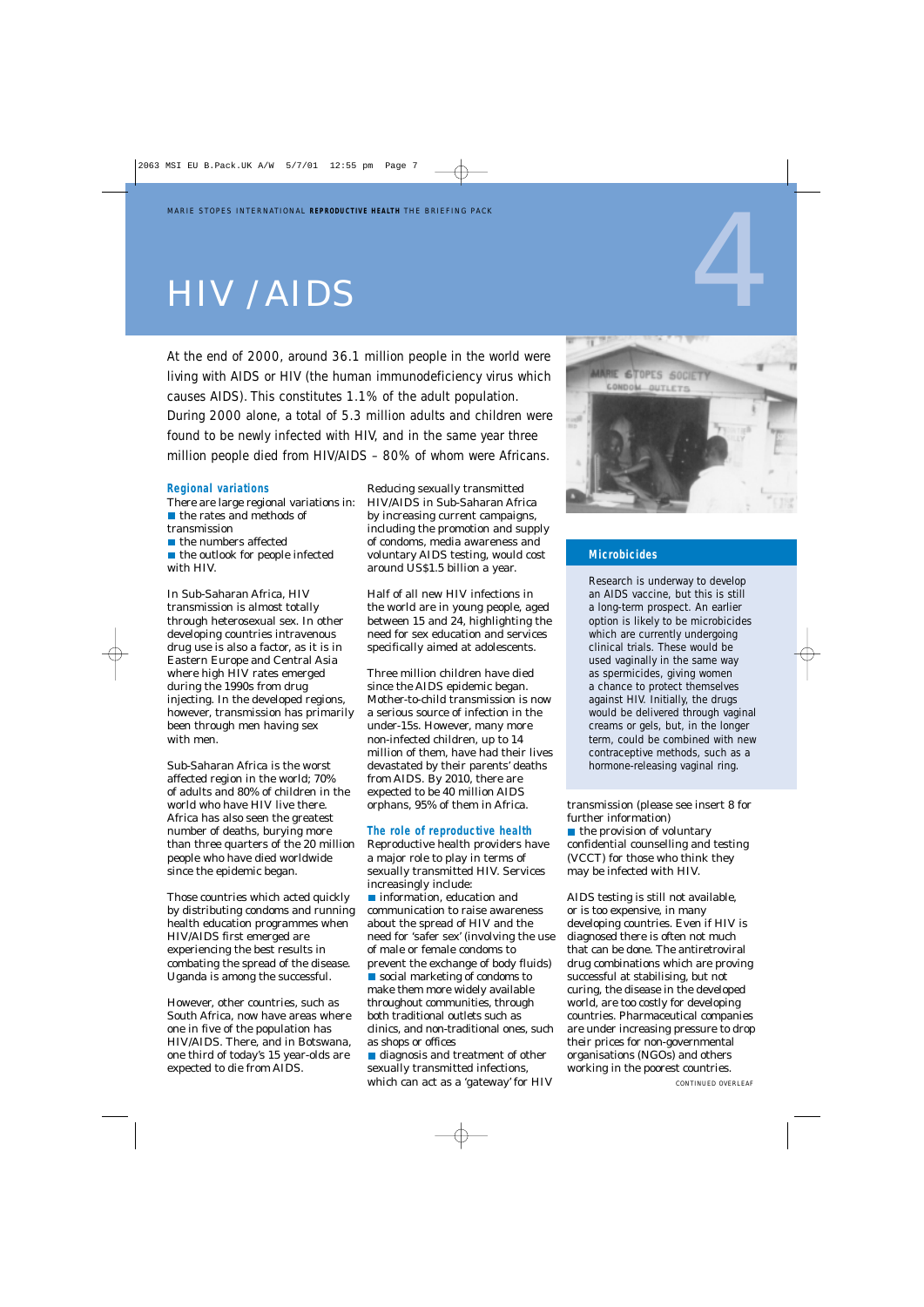#### **The international position**

The 1994 International Conference on Population and Development (ICPD) called for the integration of HIV/AIDS prevention and family planning. By the time the original Programme of Action was reviewed at ICPD+5, the wider impact of the AIDS pandemic was becoming clear. Governments called for:

- **n** more access to male condoms
- wide provision of female condoms

legislation to prevent

discrimination against those with HIV/AIDS

■ antiretroviral drugs for women during and after pregnancy **n** information for women on HIV and breastfeeding.

For sources, please see insert 13.

#### **Ugandan women protect themselves**

Uganda has an estimated 1.5 million HIV/AIDS cases out of a total population of 21 million and more than one million AIDS orphans. The Ugandan Government, however, has had international praise for its responsible handling of the AIDS crisis and the population is increasingly following the safer sex advice.

In 2000, Marie Stopes International Uganda (MSI-Uganda) introduced a polyurethane female condom and did trials with village women who responded to it very positively.

MSI-Uganda then started selling around 2,000 packs (three condoms per pack) a month, but after a major media campaign, which involved journalists trying the female condom for themselves, demand soared as women sought to protect themselves against HIV. Three months later sales had increased by 1,500% reaching 33,000 in one month alone.

The female condom is offered through traditional outlets, such as clinics and pharmacies, but is also taken into the workplace and shown to women. A pack of three costs less than a daily newspaper.

> *"Ugandans have lived with the threat of AIDS for two decades now, and women are seizing the chance to protect themselves – against HIV and pregnancy. Now we're getting men involved and they are buying it, too,"*

said an MSI-Uganda spokeswoman.

MSI-Uganda has pioneered innovative social marketing schemes for selling contraceptives in which the profits are ploughed back into the business, and it is through such schemes that it sells the female condom and its own-brand 'Life Guard' male condoms. Each year, the organisation sells 12 million 'Life Guard' condoms and demand exceeds supply at the 12,000 retail outlets across Uganda, which include grocery stalls and bars.

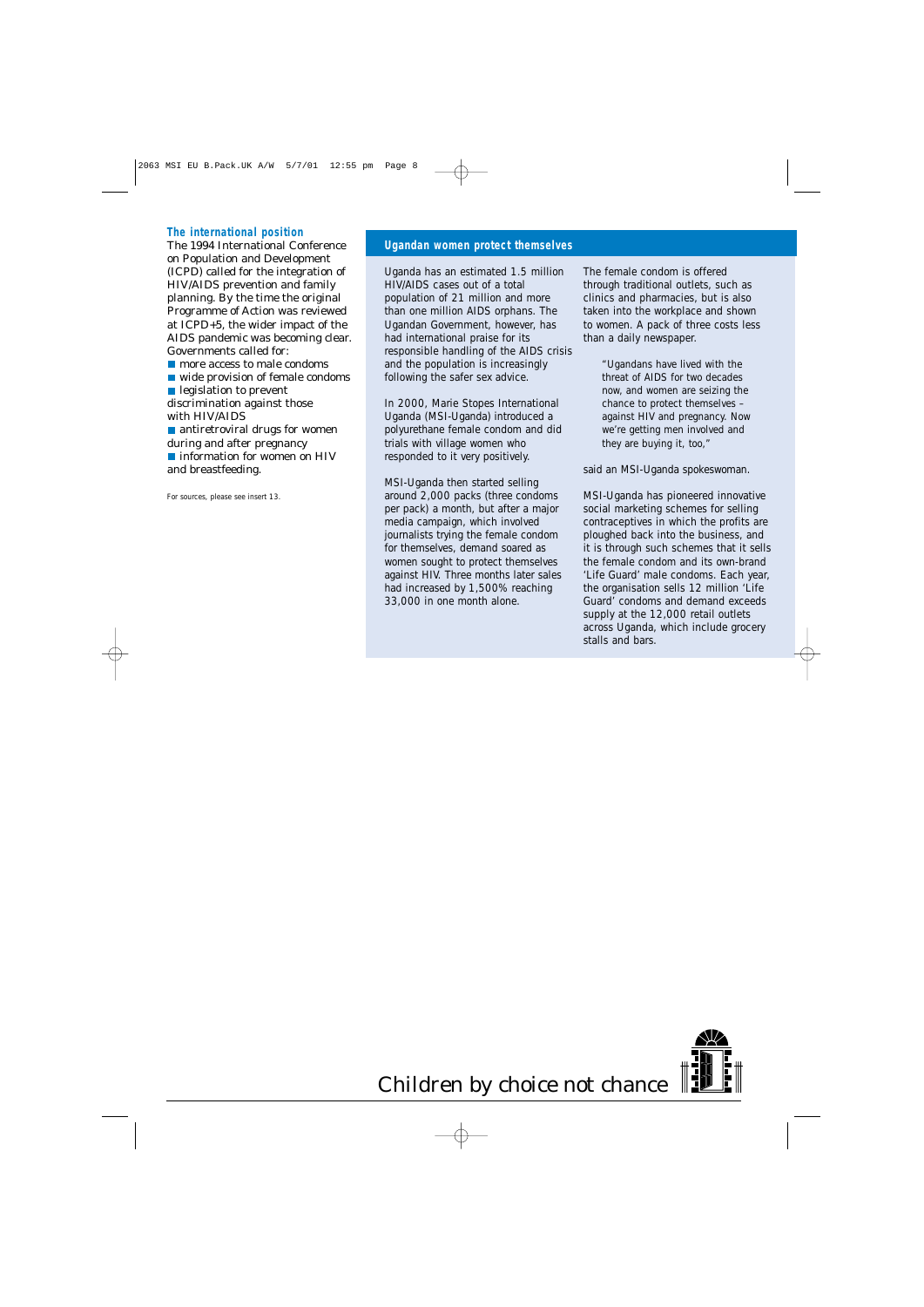# Young people

The world's largest ever cohort of young people is about to enter its childbearing years, posing huge challenges in terms of reproductive health provision. There are now more than one billion 15 to 24 year-olds. Following behind them are nearly two billion children aged under 15. Together, the two groups constitute nearly 50% of the world's population.

Yet despite their considerable numbers, young people are likely to have the poorest levels of reproductive rights and health unless action is taken now. Traditionally, young people have been underserved, and have suffered the consequences.

The under-24s are most likely to die from unsafe abortions, contract sexually transmitted infections, including HIV/AIDS, and suffer sexual violence. This is the result of a lack of information and targeted services to empower them in their early reproductive years, and before they become sexually active. Empowering young people with the basic human right of reproductive choice is now of critical importance.

#### **The International position**

At the 1994 International Conference on Population and Development (ICPD), the Programme of Action called for the following:

 $\blacksquare$  the protection and promotion of the rights of adolescents to reproductive health education, information and care

**a** reduction in sexually transmitted infections and pregnancy amongst adolescents

**governments and non**governmental organisations to meet the special needs of adolescents and establish appropriate programmes to respond to those needs.

#### **A global overview**

There is wide global variation in the position and status of young people in developing countries. Under the age of 20 many will already be

married and pregnancy is both accepted and expected. In Africa, half of all births occur amongst the under-20s. However, there are universal known health risks to this age group – irrespective of the society in which they live: ■ sexually transmitted infections (STIs) are most common amongst 15 to 24 year-olds ■ half of all new HIV infections (totalling around three million a year) occur in this age group  $\blacksquare$  more than five million girls aged 15 to 19 seek abortions each year, the majority in unsafe, illegal conditions **n** maternal mortality rates are

twice as high for those in the 15 to 19 age bracket as for women in their 20s.

#### **ADDRESSING THE PROBLEMS**

#### **Information**

Many young people are denied the information they need to make fully informed decisions about their relationships. This means they are not able to protect themselves against infection and pregnancy when sexually active. The lack of information is quite deliberate, often due to a belief at government, school and family level, that it will encourage promiscuity. Sex education or 'family life instruction' is not widely available in most countries and happens in an informal way.

#### **Communications and advocacy initiatives**

These are needed at government level to create a positive environment for young people's

*CONTINUED OVERLEAF*



5

#### **HIV among young girls in Africa**

In Rwanda, over four per cent of girls aged 12 to 14 in one study tested positive for HIV. Whilst in one area of Kenya, a recent communitybased study showed that 22% of 15 to 19 year-old girls in the general population were already infected with HIV, compared with just four per cent of boys of the same age. Similarly, in Zambia, a study of young city-dwellers in the same age group found that 12.3% of girls and 4.5% of boys were HIV positive.

Source: *AIDS 1998* 12:197-203, Taha et al.

#### **Percentage of all births to woman under 20**

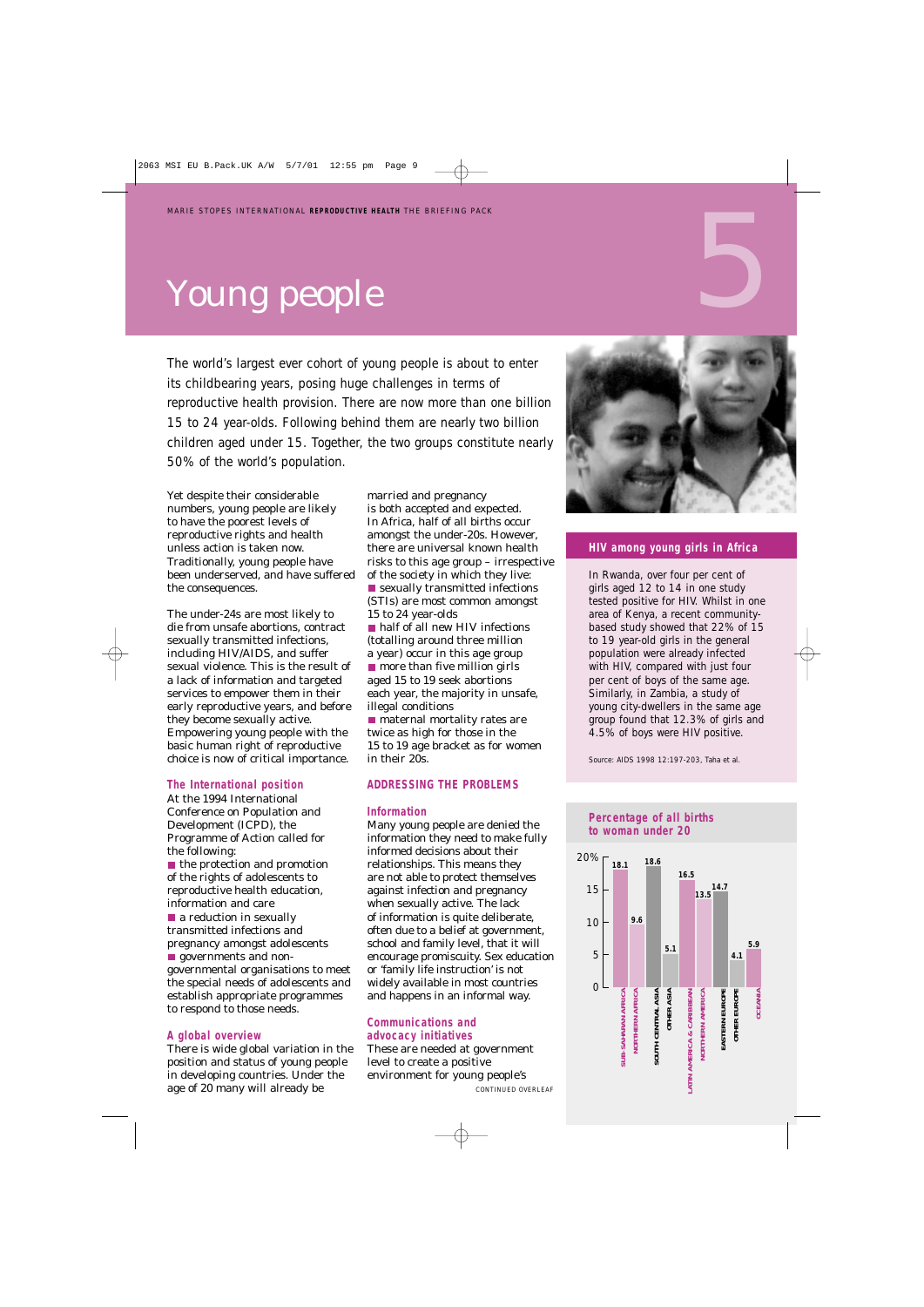reproductive health information. The AIDS pandemic is forcing some governments to address the issue in order to safeguard the health of the younger generation.

#### **Services**

Even if young people do manage to get information about reproductive health, they often still have difficulties accessing the actual services.

Some clinics will not see young or single people, and adolescents themselves are often put off by formal provision.

The situation is particularly difficult for girls. Worldwide, there are still double standards about adolescent sexual activity. Boys are often expected (and even encouraged) to be sexually experienced before marriage, with their sexual activity linked to notions of masculinity. However, girls are expected to be inexperienced and this makes it very difficult for them to access services. Even within a relationship, girls often feel they will be judged negatively if they raise the issue of safer sex or contraception.

Reproductive health services for young people have to be appropriate, fully confidential, non-judgemental, free, and designed by adolescents.

Examples of innovative projects that have worked include:

condom 'cafes' – where young people can meet and get information and contraceptives

■ information and services at youth clubs/sports events

**CONFIDENTIAL TEAM** confidential telephone help-lines ■ services which offer counselling and discussion.

Providing the services within general primary health care for young people has also been shown to work effectively.

#### **Gender sensitivity**

School education that addresses gender issues would go a long way to eradicating the 'double standards' surrounding girls and sex, which currently leaves them disempowered and at risk in relationships. Improving the sexual health of young women, in particular, involves getting rid of stereotypes and prejudice so they feel confident in accessing services and information.

For sources, please see insert 13.

#### **Filipino students design their own sex education**

The students of Southeastern College, Pasay City, on the outskirts of Manila, have taken sexual health education into their own hands. The 14 to 17 year-olds developed their own instruction manual for fellow students, including practical discussion sessions and information. They cover general issues such as sexuality and relationships, as well as specific instruction on contraception and the prevention of sexually transmitted infections, including HIV/AIDS.

The project, developed with outreach workers from the Marie Stopes International Partner organisation in the Philippines, Population Services Philipinas, includes peer education. Students are trained to lead discussion groups with other students, creating an open atmosphere for reproductive health information. The scheme has been so successful that the students hope to make it more widely available through other schools and colleges.



Children by choice not chance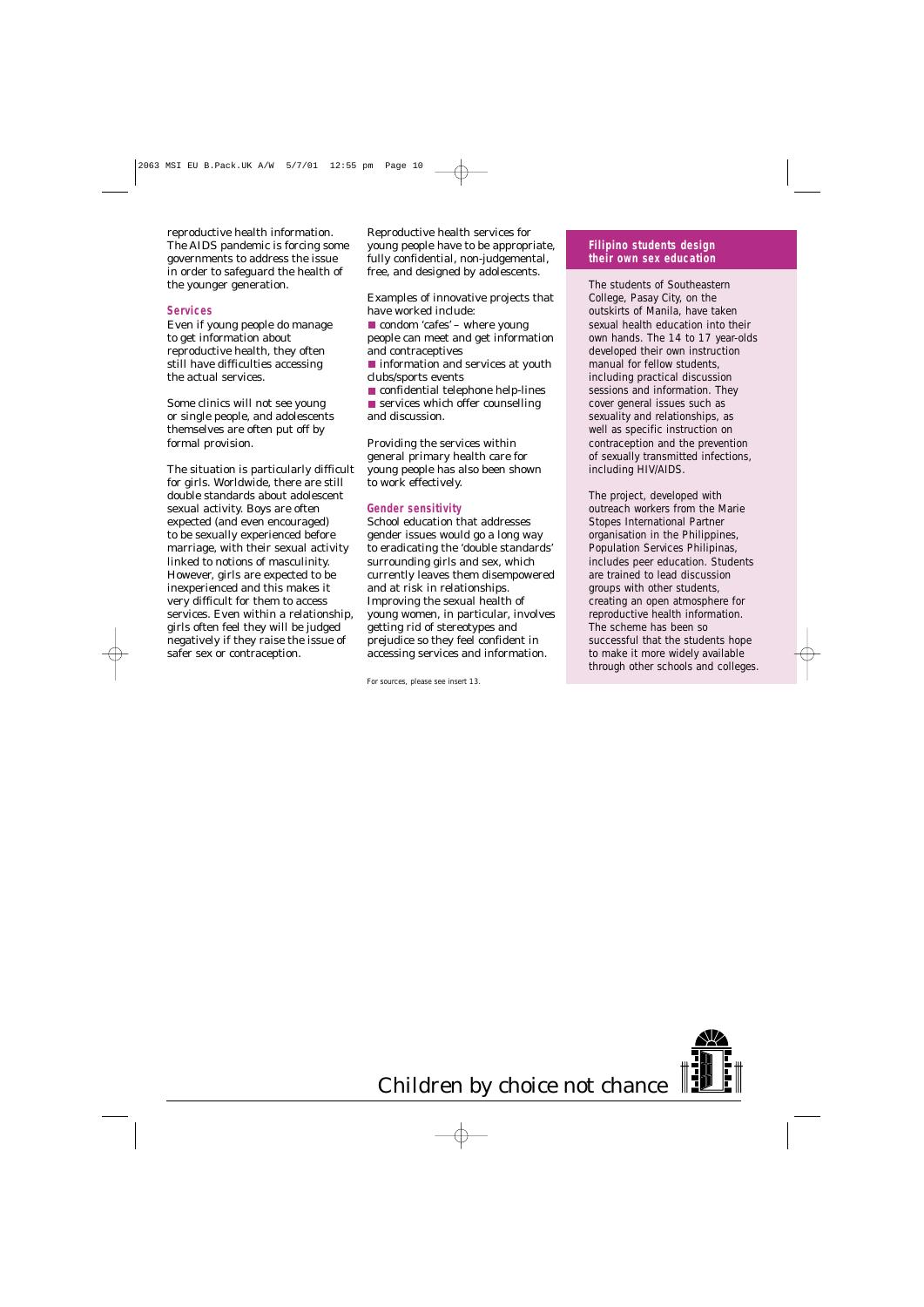# Refugees

There are currently more than 35 million refugees or internally displaced persons worldwide. Up to 80% of these are women and children.

Until very recently, reproductive health care has been a neglected area of relief work, despite the fact that poor reproductive health is a significant cause of death and disease in refugee camps once emergency health needs have been met.

Lack of quality reproductive health services can lead to high mortality rates among women and children, an increase in the spread of sexually transmitted infections (STIs) including HIV/AIDS, an increase in unsafe abortions, and increased morbidity related to high fertility rates and poor birth spacing.

#### **International policy**

The United Nation's International Conference on Population and Development (ICPD) in Cairo in 1994 was the first point at which the reproductive health needs of refugees were recognised. The Programme of Action stated:

> *"In planning and implementing refugee assistance activities, special attention should be given to the specific needs of refugee women and refugee children. Refugees should be provided with access to adequate accommodation, education, and health services, including family planning."*

#### **The problem**

Refugee and emergency settings compound many of the problems faced by women, who find themselves in a highly vulnerable situation.

Reproductive health for refugees covers the following areas: safe motherhood (including antenatal, delivery and postpartum care)

**prevention and management** of the consequences of sexual and gender violence

- family planning
- **prevention and treatment of STIs** and HIV/AIDS

**emergency obstetric care,** including the treatment of abortionrelated complications.

Food, water, shelter and primary health care are provided as a matter of course in emergency settings, but reproductive health care provision is far from universal. Lessons from refugee settings worldwide reveal that ignoring the reproductive health needs of refugees can threaten lives. Certain reproductive health services are required from the moment displacement occurs. Other services can be established as the situation develops.

Most refugees are from countries where health indicators are already poor. Flight from war, civil or ethnic conflict or natural disaster exacerbates existing health problems. In these situations, women, in particular, are vulnerable to sexual violence and abuse. Even once women reach relative safety, conditions still prevail that further contribute to their ill health:

**n** malnutrition and epidemics

an absence of law and order ■ increased responsibility for households in the absence of male family members

**Depaysion** breakdown of pre-existing family structures.

Women are most affected by reproductive health problems. If they become lone heads of households this burden is further compounded by the precariousness of their situation.



#### **Increased vulnerabilty in refugee camps**

In Sierra Leone, experience indicated that fertility was high in the camp environment. Boredom was identified as leading to unsafe sexual activity and prostitution in the camp. An informal assessment was carried out to discover the reasons why women wanted to have many children and the results were given as:

willingness to replace those lost during the war

children represented the only stability for women in new relationships

■ increased food rations.

It has been shown that women in refugee settings experience:

higher maternal mortality and morbidity as a result of:

- $\bullet$  poor nutrition
- repeated, frequent pregnancies
- lack of clean, safe delivery care

■ increased (often unsafe) sexual activity, which results in an increase of HIV/AIDS and STIs because of:

• the use of sexual favours in exchange for food, money or protection

rape as a tool of coercion or humiliation

 $\bullet$  the breakdown of family and social structures, and accompanying behavioural change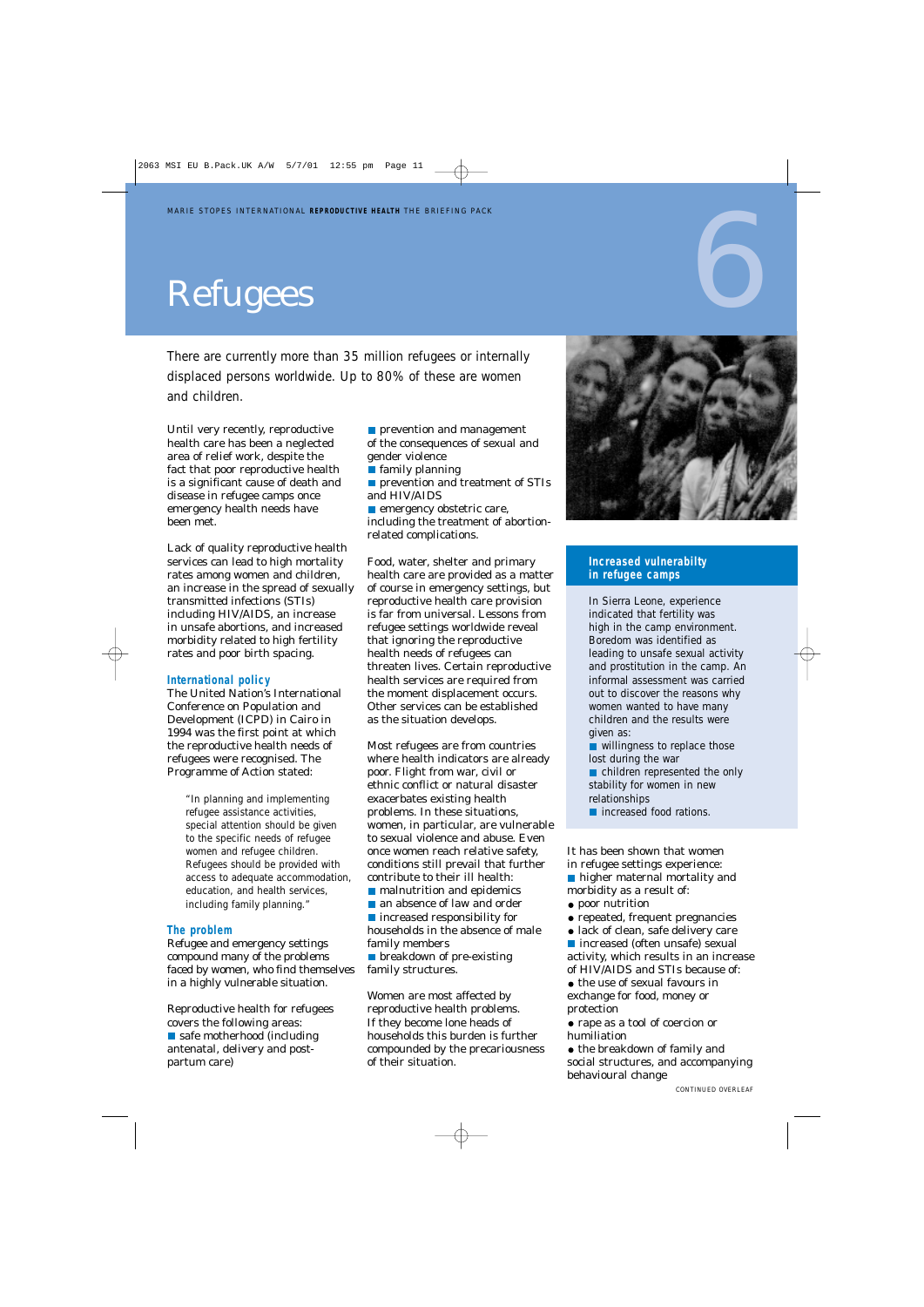■ increased fertility rates due to:

• improvements in child

survival rates

pressure on women to rebuild the population

lack of birth spacing/family planning information and supplies.

#### **Meeting the need**

It is important that reproductive health interventions are timely and appropriate. In an emergency it may be easy to overlook particular refugee needs in the urgency of providing other services. Refugee participation is vital in ensuring that services are appropriate.

Recognising the need to introduce reproductive health care as early as possible, the concept of the Minimal Initial Service Package (MISP) has been developed by the international community. The MISP is specifically designed to facilitate the rapid and appropriate delivery of reproductive health services in the initial acute phase of an emergency situation and to plan for services as the situation develops. The MISP concept includes: **human resources, guidelines and** training for the implementation of selected interventions **n** material resources, including

essential drugs

**basic equipment.** 

Post-abortion complications account for some 25-50% of maternal deaths in refugee situations. Of the women of reproductive age in a refugee population, an estimated 20% will be pregnant at any one time.

For sources, please see insert 13.

#### **Working with displaced people in Sri Lanka**

When civil war erupted in North-East Sri Lanka in the early 1980s, thousands of people were uprooted from their homes. An estimated 750,000 people are still currently displaced and scattered around 530 camps throughout the country. The Government of Sri Lanka aims to provide primary health care for all citizens at their nearest health institution. However, the static approach excluded a vast number of internally displaced people (IDPs), who were settled in informal camps and communities, or in remote areas. Most IDPs have no means of transportation, which also affects their ability to access health services.

Since 1995, Marie Stopes International's local Partner in Sri Lanka, Population Services Lanka, has been implementing a reproductive health project for the internally displaced communities

in three districts. Its key feature has been community involvement from the outset, using displaced people to train as community health promoters. They have played a major role in raising awareness of reproductive health and acting as coordinators for the outreach clinical teams.

The project has provided accessible, high-quality reproductive health care, through three static clinics, mobile outreach services and community outreach workers. The project has been able to offer mother and child health services, as well as a full range of temporary and permanent methods of contraception, information on HIV/AIDS and diagnosis and treatment of other sexually transmitted infections. This successful programme now operates in six areas of the island.

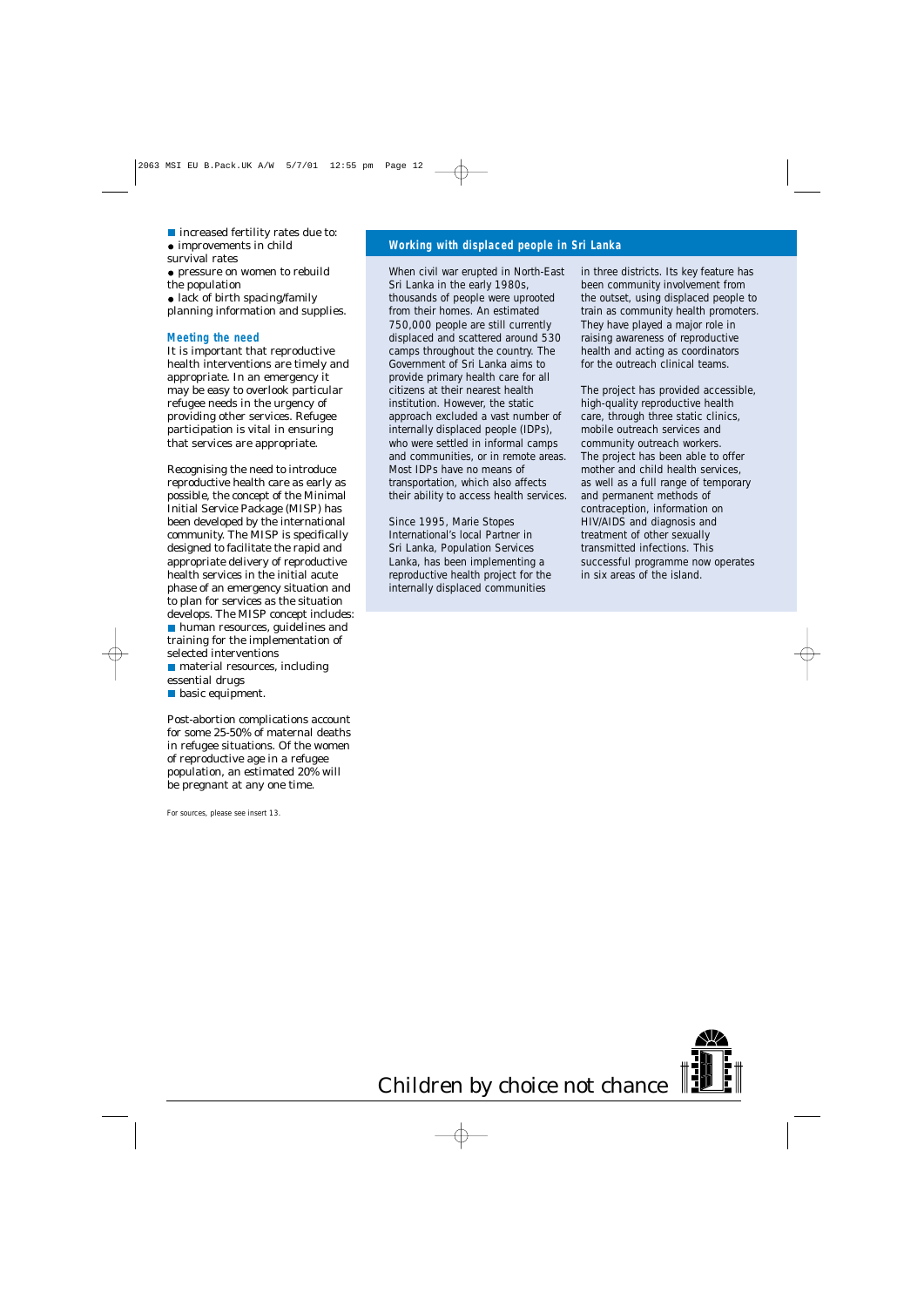## Gender

Gender inequality affects many areas of women's lives, but particularly their health, education, social and economic circumstances. Women's choices and opportunities are restricted and they are forced to live very different lives from men. However, the problem is so widespread, so long-established and so ingrained in many cultures, that it has become either accepted or ignored. Progress towards gender equality has been slow and late in coming.

#### **The international position**

In 1976 the United Nations launched its 'Decade for Women', and three years later the Convention on the Elimination of All Forms of Discrimination Against Women (CEDAW) was ratified by 165 countries. More recently, the 1994 International Conference on Population and Development (ICPD), the 1995 World Conference on Women in Beijing and the 1999 ICPD+5, all called for strong programmatic and policy actions to counter the widespread practice and grave consequences of discrimination against women.

These included calls for: vigorous efforts to be made to enroll more girls in school and to reduce drop-out rates  $\blacksquare$  starting at a very early age, children of both sexes, but particularly boys, should be taught about the need for gender awareness, sensitivity and respect ■ influential social, cultural and political leaders in developing countries should publicly refute traditional attitudes and practices that subjugate women and reinforce gender inequalities  $\blacksquare$  influential members of society should denounce sexual violence

against women. **THE RESULTS OF** 

#### **GENDER INEQUALITY**

#### **Education**

In many parts of Asia and Africa, more boys than girls attend

secondary school. Girls are often kept at home to help their mothers with domestic chores and to take care of younger brothers and sisters. Globally, nearly 600 million women are illiterate today, compared with about 320 million men. In some parts of the world, as many as three out of four women are illiterate.

Girls with little education are: **n** more likely to marry at a young age

**less likely to know of their right** to practise contraception

**n** more likely to have unwanted pregnancies and induced abortions **n** more likely to give birth at an early age

■ more likely to have more children than they want.

In some countries, girls who become pregnant are made to leave school while the father continues his education unaffected.

#### **Health**

Cultural traditions that value girls less highly than boys tend to tolerate such harmful traditional practices as female genital mutilation (FGM), a preference for sons, and the use of sex-selection technologies that permit the abortion of female foetuses, which can seriously endanger the sexual and reproductive health of girls and women.

Poor women often suffer from an inadequate diet, and from early and frequent pregnancy. From infancy,



#### **An abuse of childhood**

A study in Zaria, Nigeria, found that 16% of hospital patients with sexually transmitted infections were female and under the age of five. At the Genito-Urinary Centre in Harare, Zimbabwe, doctors discovered that more than 900 children under the age of 12 had been treated for a sexually transmitted infection in 1990 alone.

women in many parts of the world receive less and lower quality food, and, when sick, are treated later and less well than men.

#### **Social aspects**

Double standards of sexual behaviour often infer that women should be ignorant about sexuality, so that they will not be promiscuous, while male sexual activity is approved and encouraged. A lack of sexual empowerment often means that women feel pressured into having unwanted sex, which exposes them to a high risk of sexually transmitted infections and unwanted pregnancies.

Even where they have been enacted, laws to enforce a minimum age of marriage for girls have often failed. Instead, cultural and social imperatives and, increasingly, economic factors, still favour very early marriage and childbearing for girls.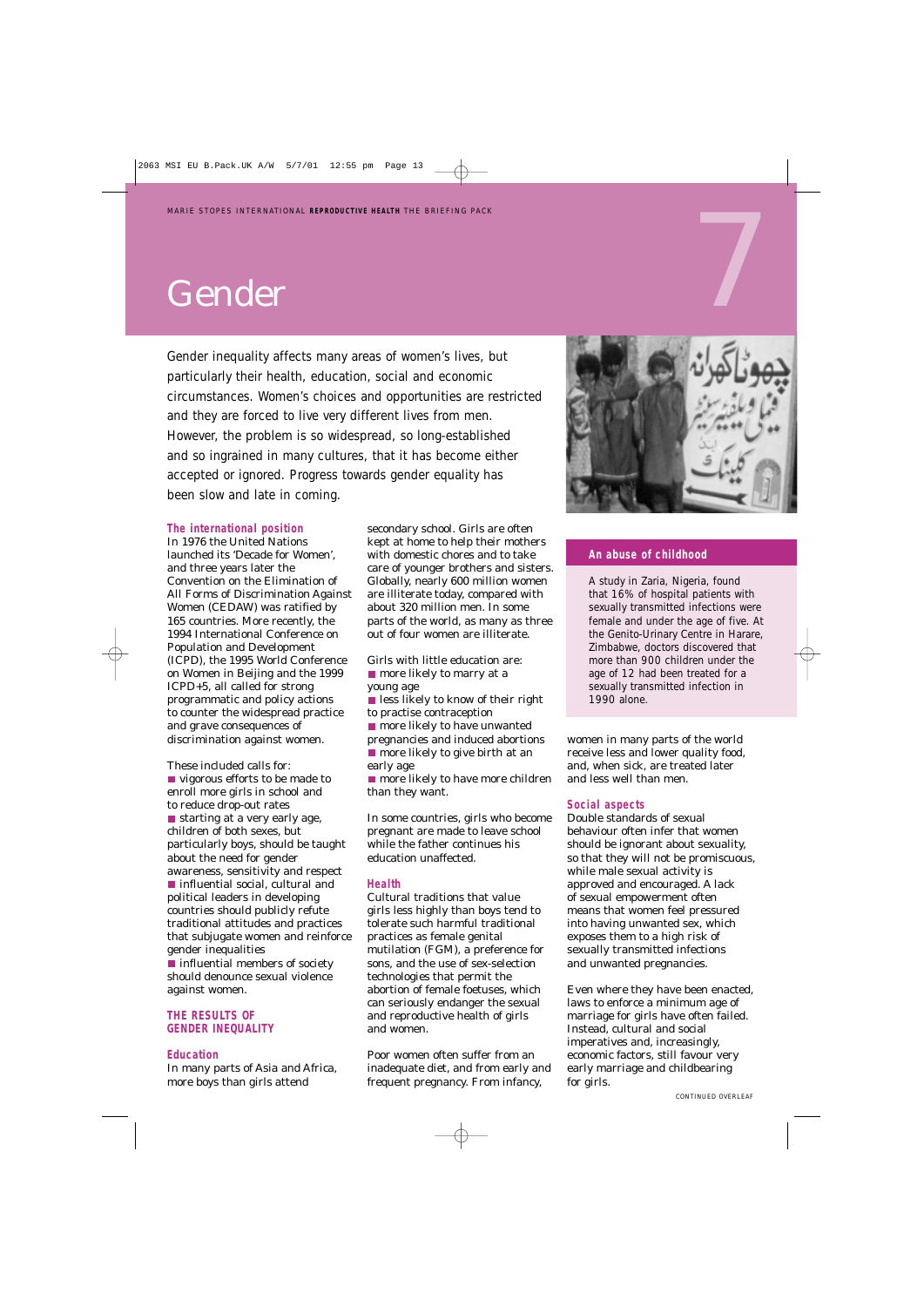#### **Violence**

Women's low socio-economic status also exposes them disproportionately to physical and sexual abuse. In addition, the law in some countries results in women suffering capital punishment or imprisonment for having sex outside marriage – even if it was against their will.

Millions of women face intolerable levels of violence, often within the family, and at all stages of their life. Many countries have not recognised the concept of rape within marriage, which makes it very difficult for married women to negotiate the practice of safe sex with their partners. In some countries, HIV transmission rates are highest among married women.

#### **Male responsibility**

Gender inequality should be addressed both within society and within the family. Men should become involved in defining positive role models, playing a supportive role in safeguarding women's reproductive health and rights, and helping boys to become gendersensitive adults.

The support of men is crucial for women's empowerment. Women cannot achieve it alone. Men must come to recognise that women's empowerment is not a threat, but a proven way to improve their families and societies. Equality for women is also a basic human right.

#### **Gender violence throughout a woman's life**

**Pregnancy** – women are exposed to sex-selective abortions and battering during pregnancy, and coerced pregnancy

**Infancy** – female infanticide, emotional and physical abuse, less food and medical care than boys

**Childhood** – genital mutilation, incest and sexual abuse, less food, medical care and education, child prostitution

**Adolescence** – dating and courtship violence, abuse in the workplace, rape, sexual harassment, forced prostitution

**Reproductive** – sexual abuse, marital rape, dowry abuse and murder.

Source: *Violence Against Women: The Hidden Health Burden*, World Bank Discussion Paper, Washington DC, The World Bank, Heise, L, 1994.



For sources, please see insert 13.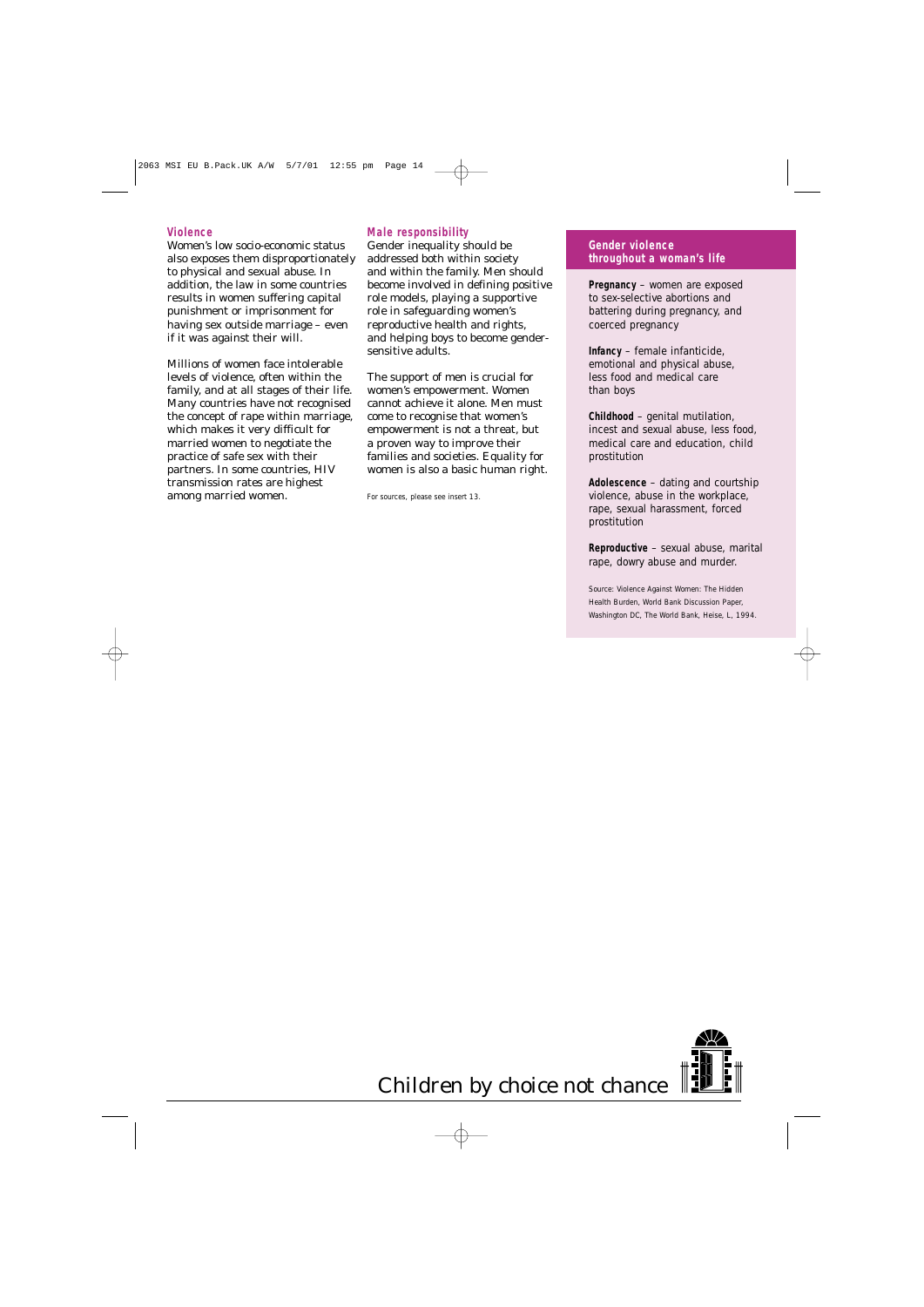## Sexually transmitted infections

Sexually transmitted infections (STIs), including HIV/AIDS, constitute a large public health threat around the world. HIV/AIDS is the most serious (please see insert number 4 for more information), but many other STIs can have a devastating impact on reproductive health.

STIs can cause far-reaching health, social and economic consequences for individuals and communities. Sometimes STIs can cause no visible symptoms yet can lead to cervical cancer, ectopic pregnancy, spontaneous abortion, pelvic inflammatory disease or infertility in women. Babies of women who have an STI can be stillborn, risk blindness or pneumonia, or be of low birth weight.

STIs can cause acute discomfort for sufferers and they have risen up the reproductive health agenda due to their role in the transmission of HIV. They have been recognised as acting as a 'gateway' for HIV infection, making STI carriers more vulnerable if they come into contact with an HIV-positive sexual partner. The latest report from the World Health Organisation (WHO) suggests that improved management of STIs could reduce the incidence of HIV-1 in the general population by about 40%.

#### **The international position**

The 1994 International Conference on Population and Development (ICPD) recognised the scale of the problems caused by STIs, and called for integrated reproductive health programmes which could span the area of family planning, as well as the awareness, prevention and diagnosis of STIs and HIV/AIDS.

An integrated approach was thought to be the most effective and cost-efficient way of reaching sexually active women and their partners. However, staff at family planning clinics have not always been adequately trained and laboratory services have not always been available for diagnoses. The integrated approach still has some way to go, but the spread and scale of HIV/AIDS has brought a new impetus.

At ICPD+5, governments were urged to ensure wide provision of, and access to, female and male condoms, and to support advocacy, information and education campaigns that promote "informed, responsible and safer sexual behaviour and practices, [and] mutual respect and gender equity in sexual relationships".

#### **STIs**

STIs fall into different categories – viral (including HIV/AIDS), for which there is currently no cure, and bacterial or parasitic infections which can be treated with antibiotics. The most recent figures released by the WHO reveal there were 340 million new cases of curable STI infection in 1999. Transmission of all types of STIs could be lowered considerably through safer sex, involving barrier methods of contraception.

#### **The main treatable STIs**

**Chlamydia** (92 million new cases a year) Chlamydia is a bacterial STI and can cause pelvic inflammatory disease in women and genital tract infection in men. In both sexes it can lead to infertility. It is asymptomatic in 70-75% of women and can cause eye infections and pneumonia in newborn babies. There are an estimated three million cases of chlamydia in the USA, making it the most common notifiable infectious disease there. Unfortunately, sophisticated diagnostic equipment is expensive



#### **WHO estimated prevalence of curable STIs**

| Region                               | Prevalence<br>per 1,000 | Annual<br>incidence<br>(millions) |
|--------------------------------------|-------------------------|-----------------------------------|
| North America                        | 19                      | 14                                |
| Western Europe                       | 20                      | 17                                |
| North Africa &<br><b>Middle East</b> | 21                      | ٦                                 |
| Eastern Europe<br>& Central Asia     | 29                      | 38                                |
| Sub-Saharan<br>Africa                | 119                     | 69                                |
| South & South<br>East Asia           | 50                      | 10                                |
| East Asia<br>& Pacific               | 7                       | 22                                |
| Australia &<br>New Zealand           | 27                      | 18                                |
| Latin America<br>& Caribbean         | 71                      | 151                               |

and scarce in developing countries making monitoring and in turn the diagnosis and treatment of chlamydia difficult.

**Gonorrhoea** (62 million new cases a year) Gonorrhoea is a bacterial STI and can cause pelvic inflammatory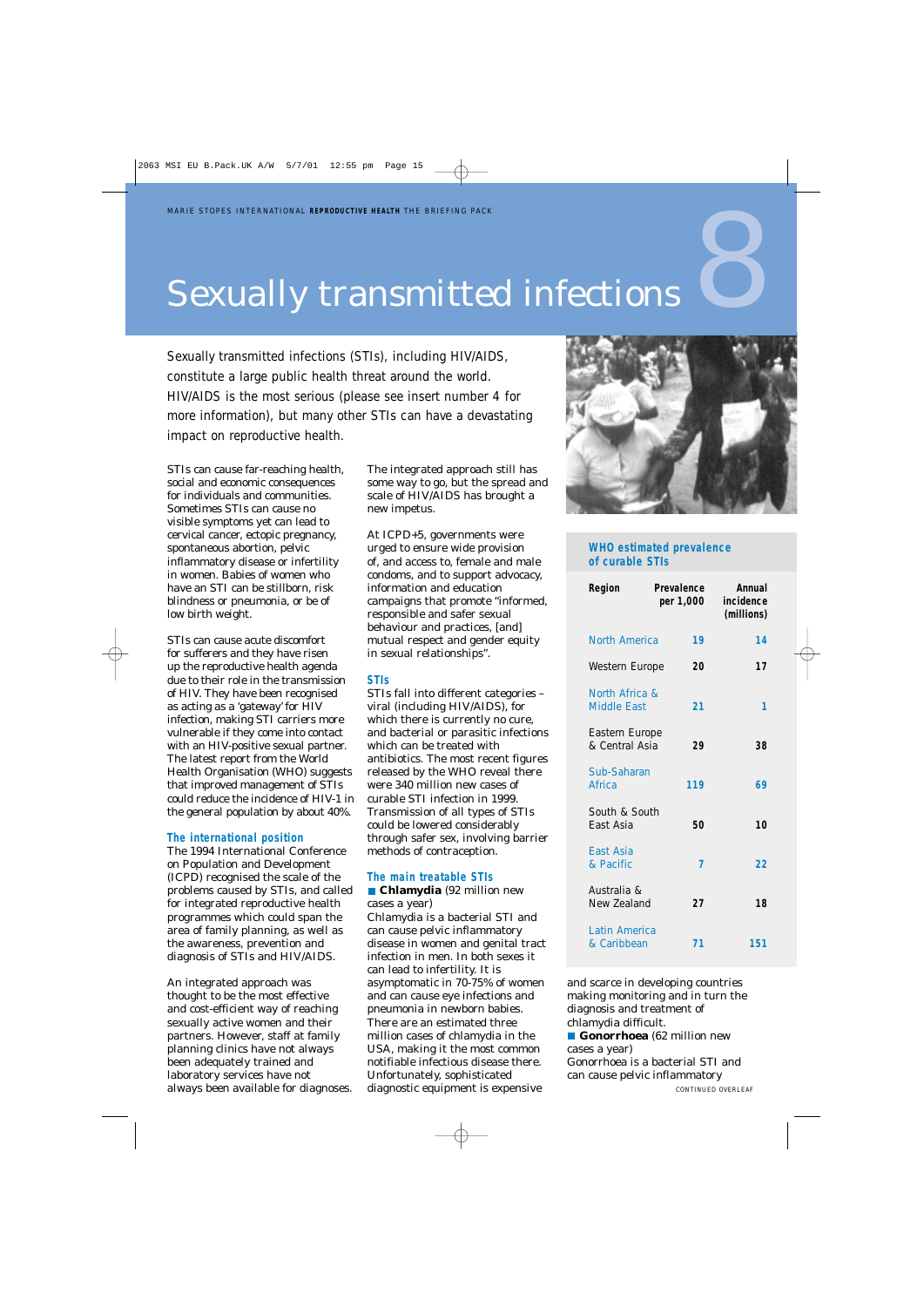disease, with a risk of infertility in women, chronic pelvic pain, and inflammation of the urogenital tract. In both men and women it can result in septicaemia, arthritis and meningitis, and can cause blindness in newborn babies. Diagnostic equipment is expensive.

**Syphilis** (12 million new cases a year)

Syphilis is the most deadly of the bacterial STIs. It causes ulceration of the urogenital tract and if left untreated leads to a generalised infection and can be fatal. Treatment is cheap and effective. The screening test is simple – but not always affordable in developing country laboratories. **Trichomoniasis** (174 million

new cases a year)

Trichomoniasis is caused by a parasite; this is the most common STI worldwide. It produces symptoms in 50% of infected women, who get vaginitis. As a result of this parasite men can get urethritis. Trichomoniaia facilitates the spread of HIV. Diagnosic tests are not always available in developing countries.

In total, approximately 49 million cases of curable STI's occur each year in developed countries (not including Eastern Europe) and the remaining 291 million occur in developing and emerging industrial regions.

South and South-East Asia are estimated to have the largest

number of new curable infections each year, while Sub-Saharan Africa has the highest rate of new cases per 1,000 population, followed by Latin America and the Caribbean.

Eastern Europe is experiencing high rates of STI transmission, along with the former countries of the Soviet Union. In 1990, the region had syphilis rates of 5 to 15 per 100,000 people. By 1996 the rate had risen to 120 to 170 per 100,000 people.

#### **The prevention of STIs**

The WHO has developed a strategy for STI prevention, which aims to reduce transmission, reduce the duration of the infection and prevent complications in those infected.

Primary prevention:

**health education and promotion** of safer sex

**n** information campaigns on the association between HIV and other STIs

**promotion of condoms.** 

Secondary prevention:

- **E** encourage people to seek health care quickly
- **provide accessible, effective and** acceptable care

offer education and counselling **provide screening (eg syphilis**)

in pregnant women) to detect asymptomatic infections.

For sources, please see insert 13.

#### **STIs and women**

■ women, and especially young girls, are much more vulnerable biologically, culturally and socioeconomically to STIs chlamydia is particularly prevalent among young girls, whose future fertility may be affected ■ women and young girls tend not to seek treatment, partly because they may not experience any symptoms, and partly because there is more stigma attached to STIs in women. In addition, they often do not have the time or money for health care.

#### **Male involvement**

In Bolivia, reproductive health workers in Santa Cruz set out to address the high rates of STIs amongst men. Health promoters received specialised training and targeted men in the community. They set up a series of talks and meetings with taxi drivers and went to building sites, factories and trade associations to educate and inform men about STIs. They also distributed condoms and assured men they could see a male health worker if they came to a clinic for treatment. The initiative was so successful that more than 120 men a month now visit the La Ramada Marie Stopes Bolivia centre in Santa Cruz for STI diagnosis and treatment.

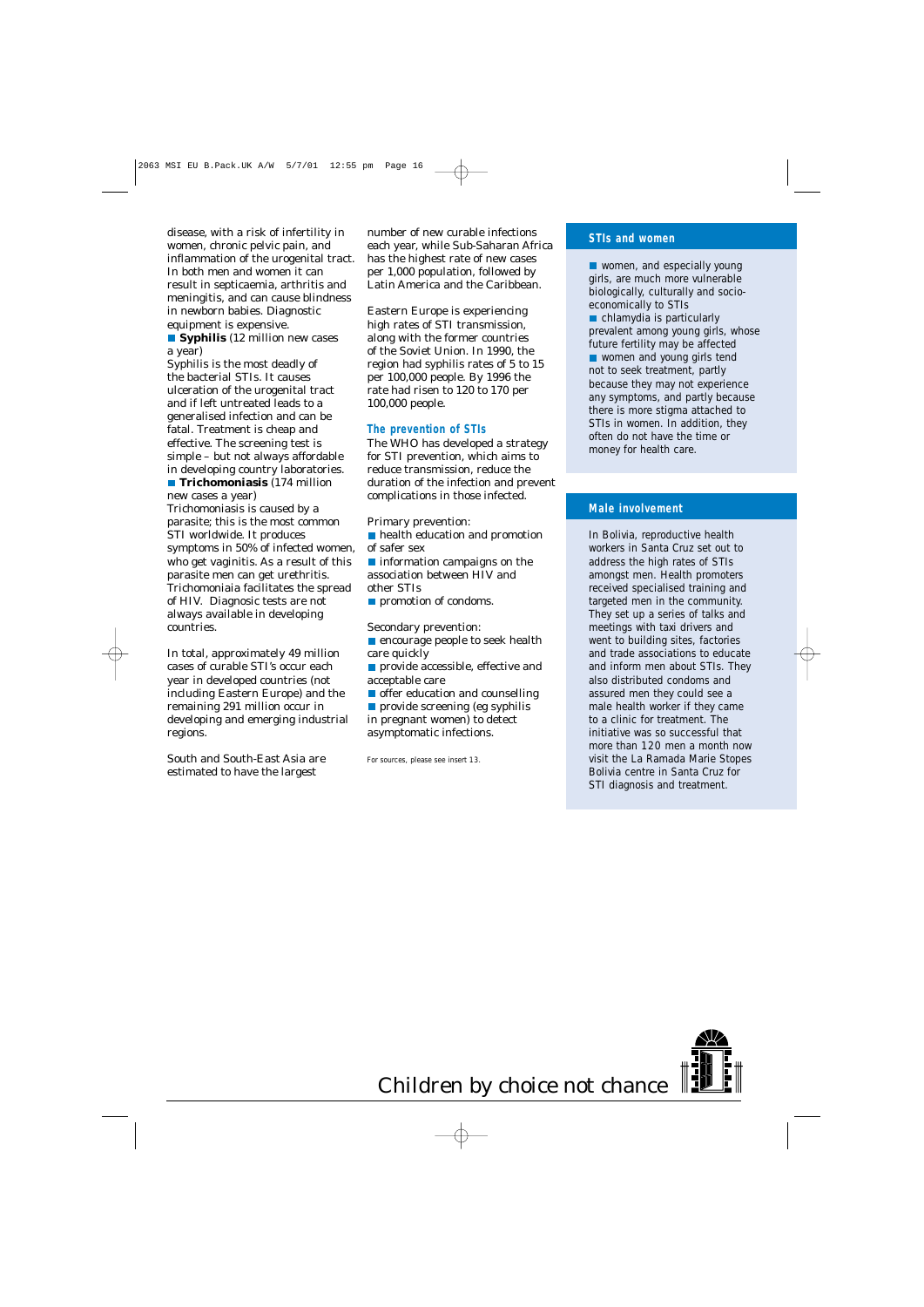## Poverty and development

Around 1.3 billion people, nearly a quarter of the world's population, live in extreme poverty, surviving on less than US\$1 per day. Of these, 70% are women, who lack, among other things, education and health provision. Men are free to migrate to urban areas to seek employment and escape poverty, but women are frequently left behind to look after the children, and remain in the poverty cycle. The 'feminisation' of poverty has further aggravated social, gender and economic imbalances in the developing world. Women also bear the brunt of ill health.

#### **The international response**

The international community aims to halve the proportion of people living in extreme poverty by 2015, and is learning from the experiences of the last 50 years. Since 1960, child mortality rates in developing countries have been halved. Life expectancy rates have been steadily rising, although the impact of HIV/AIDS is now reversing that trend in some countries in Sub-Saharan Africa (please see insert 4 for more information). The percentage of the population with access to safe, clean water has doubled to 70%, and people have more food to eat.

#### **Sustainable development**

Development is the recognised way to help people escape poverty, but it must be sustainable. Current standards of living have to be raised without destroying the environment or using up natural resources that will be needed for future generations. Sustainable development requires slower population growth because more natural resources will continue to be used as the world population grows.

#### **ICPD**

In 1994, the International Conference on Population and Development (ICPD) established reproductive health as key to poverty alleviation and sustainable development. The role of individual reproductive rights and choice became the new focus at the United Nations conference, shifting the

emphasis away from development through demographic goals. This was a radically new approach which encouraged community participation and human rights, rather than governments enforcing, or encouraging, population policies. However, the 179 countries that attended ICPD recognised that rapid population growth continued to pose a threat to sustainable development, the world's natural resources and the environment.

Population will triple in the world's 48 least developed countries, rising from 658 million to 1.8 billion by 2050 (please see insert number 10 for further information). There is already a shortfall in international funding to meet the reproductive health needs of the world's poorest people. With high rates of population growth, escaping the poverty cycle becomes harder, and the need for reproductive health choices becomes greater. However, without higher living standards, one fifth of the world's population will be faced with continuing malnutrition, disease and illiteracy.

#### **The role of reproductive health**

The links between poverty alleviation and reproductive rights are now well established. If women have access to reproductive health information and services they can:  $\blacksquare$  take control of their fertility and break the cycle of repeated pregnancy, enabling them to seek



#### **Population pressure**

By 2025 three billion people in 48 countries will face chronic water shortages.

**Population has grown faster than** food supplies in 64 out of 105 developing countries.

During the last 50 years 600,000 plant and animal species have disappeared, 40,000 more are under threat.

High population densities and development have put half of all coastline ecosystems under pressure.

Source: *Time Running Out for the Environment*, Johns Hopkins University, USA, 2001.

Although population size has an impact on natural resources, it is the developed countries that cause the greatest environmental damage. The world's richest 20% of people account for 86% of the world's private consumption, compared to just 1.3% of consumption from the poorest 20% of people.

One child born in a developed country will cause between 30 and 50 times more pollution in a lifetime than one child in a developing country.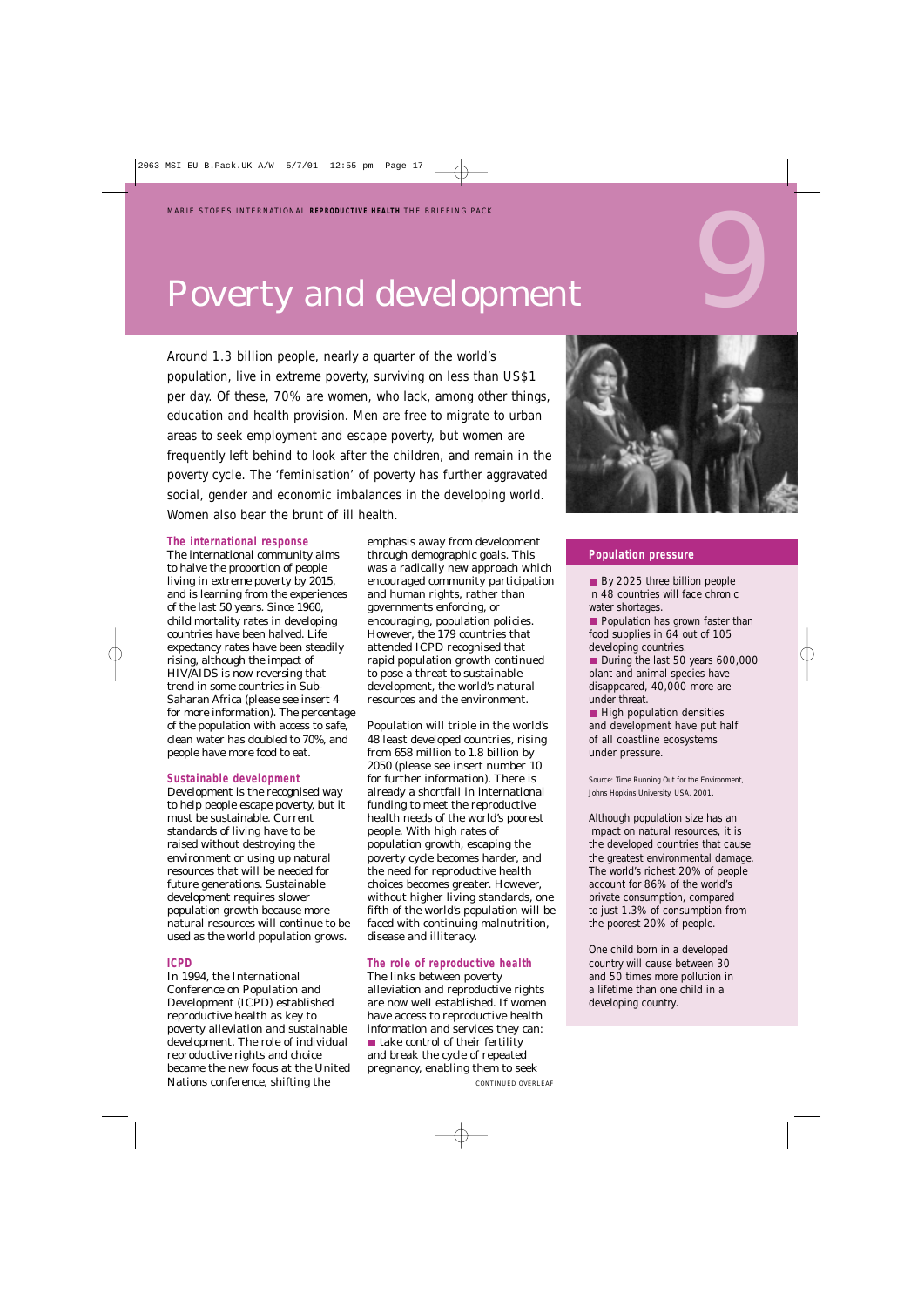employment or training and increase family income ■ improve their own health and the survival rates of their children **protect themselves against** sexually transmitted infections, including HIV/AIDS ■ work towards empowerment and gender equality.

#### **The development targets**

The developed world must now work towards:

**primary education for all by 2015 progressing gender equality and** the empowerment of women by eliminating gender disparity in primary and secondary education by 2005

reducing by two thirds the mortality rates for infants and children under age five, and a 75% reduction in maternal mortality, all by 2015

**providing access through the** primary health care system to reproductive health services for all individuals as soon as possible, and no later than 2015

 $\blacksquare$  the implementation of national strategies for sustainable development in all countries by 2005, so as to ensure that current trends in the loss of environmental resources are effectively reversed. This should be done at both global and national levels by 2015.

#### **Summary**

The rights of the individual to primary health facilities and reproductive health care, education, gender equality and human dignity will remain on the development agenda. However, the experience from ICPD is causing great concern. With a donor shortfall in funding of half of the total US\$5.7 billion annual budget needed to enact the Programme of Action, current needs are not being met. As the world's population continues to grow, future needs will be even harder to meet.

For sources, please see insert 13.

#### **Discrimination and poverty**

In countries where discrimination against women is greatest, poverty is more widespread, economic growth is slower and health indicators are poorer. Women must have the same opportunities as men, and they should start in childhood with equal access to primary education. Educating girls is one of the most effective means of promoting development. Economic development also helps women, reducing, for example, the amount of time they need to spend gathering fuel for cooking and fetching water. The challenge is to lift women out of the poverty trap through initiatives such as the provision of reproductive health services and literacy campaigns, so that they can take advantage of economic development and employment opportunities.

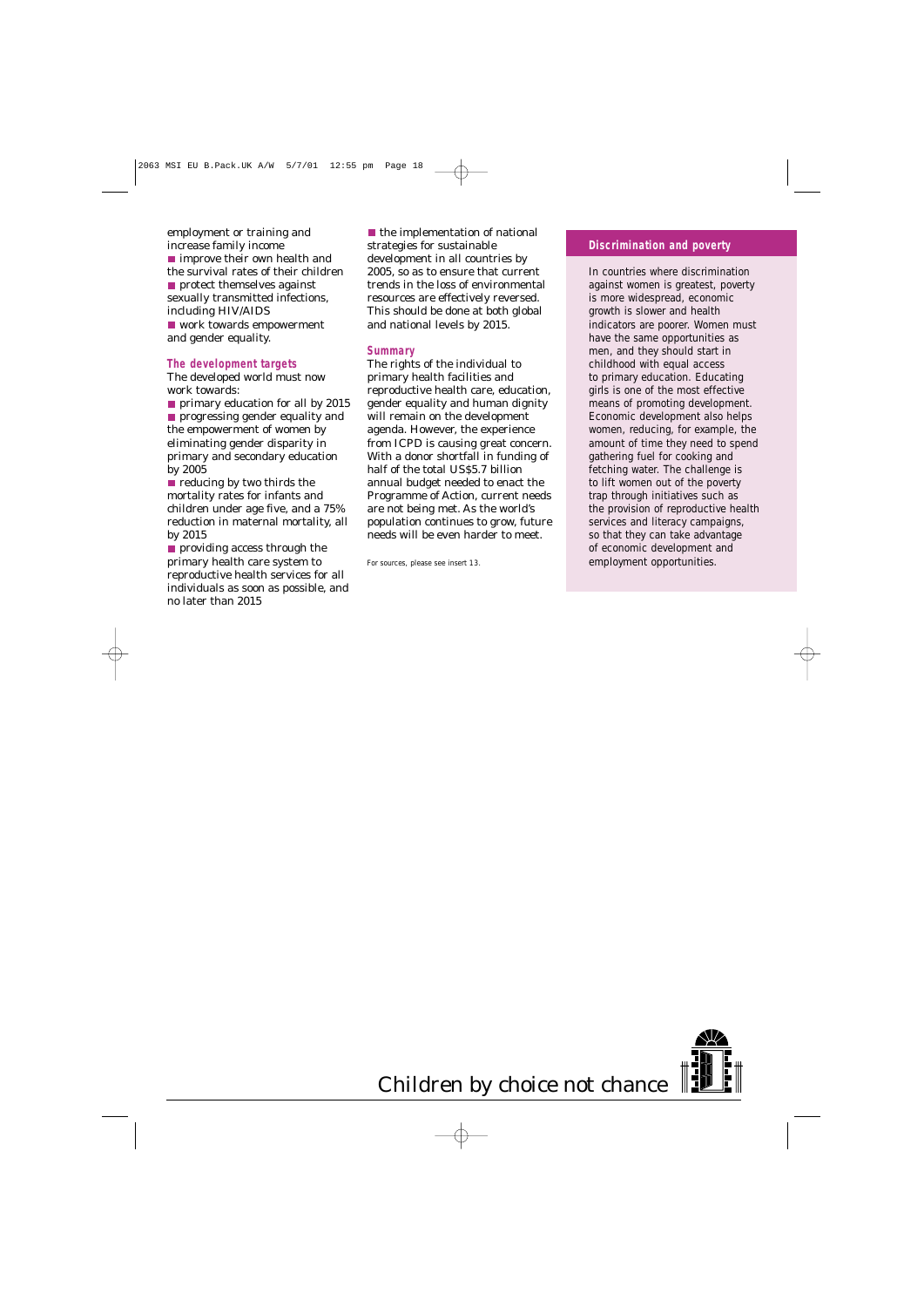# Population

The world's population has now passed six billion for the first time in its history and it continues to increase. At a current growth rate of 1.3%, totalling 77 million extra people a year, the world's population will grow by a further billion by 2012.

There are large regional variations in birth rates, death rates, and attitudes to fertility levels. However, there is one universal factor. Couples, with or without the approval of their religious leaders or governments, are choosing to have smaller families than any generation before them. They are exercising their human right to reproductive choice.

The issue of population is closely inter-linked with reproductive health. The provision of reproductive health services enables couples to control their fertility and have a direct impact on the demographics of their country.

In turn, the demographics have an impact on reproductive health provision, indicating the number of future users and the issues and policies which may affect fertility choice, such as ageing.

#### **Regional variations**

Population growth is occurring most rapidly in the world's less developed countries – the ones least able to cope with the pressures on their infrastructure, health and education systems and supplies of food and water. Many of those countries are already struggling in their efforts to alleviate poverty.

More than 80% of the world's population currently live in less developed regions, a figure which will increase to 85% by 2025.

The world's two largest countries are China, at 1.3 billion people, and India, at 1.01 billion. However, with highly different growth rates of 0.9% and 1.6% respectively, India will overtake China and become

the most populous nation within the next 50 years.

In 2001, 61% of the world's population lived in Asia (3.683 billion), 13% lived in Africa (784 million) and nine per cent lived in Latin America and the Caribbean (519 million). The remainder, just over one billion (18%), lived in North America, Oceania and Europe combined.

#### **The future**

By 2025, the world's population will have risen to nearly eight billion, with the United Nations predicting the biggest growth in Asia, of more than 1.1 billion.

Population projections beyond the next 25 years are highly uncertain because they are subject to quite small variations in anticipated future family size. However, the decisions that people make within this decade will directly affect the future of humankind.

#### **The United Nations projections**

**High projection** – world population reaches 11.2 billion by 2050 (based on women having 2.5 children)

**Medium projection** – world population reaches 9.3 billion by 2050 (based on women having 2 children)

**Low projection** – world population is under 8 billion by 2050 (based on women having 1.6 children).

#### **RELATED ISSUES**

**Reproductive choice**

In the first half of the 1950s, the world's average family size was



10

#### **Top five countries by population growth rate (%)**



#### **Current world population make-up**

**1** comes from Africa **6** come from Asia (**2** from China, **1** comes from Europe **Less than 1** comes from Latin %%%%%%%%%% **0.5** comes from North America **0.5** comes from North America **Out of every 10 people on the planet:** nearly **2** from India) America and the Caribbean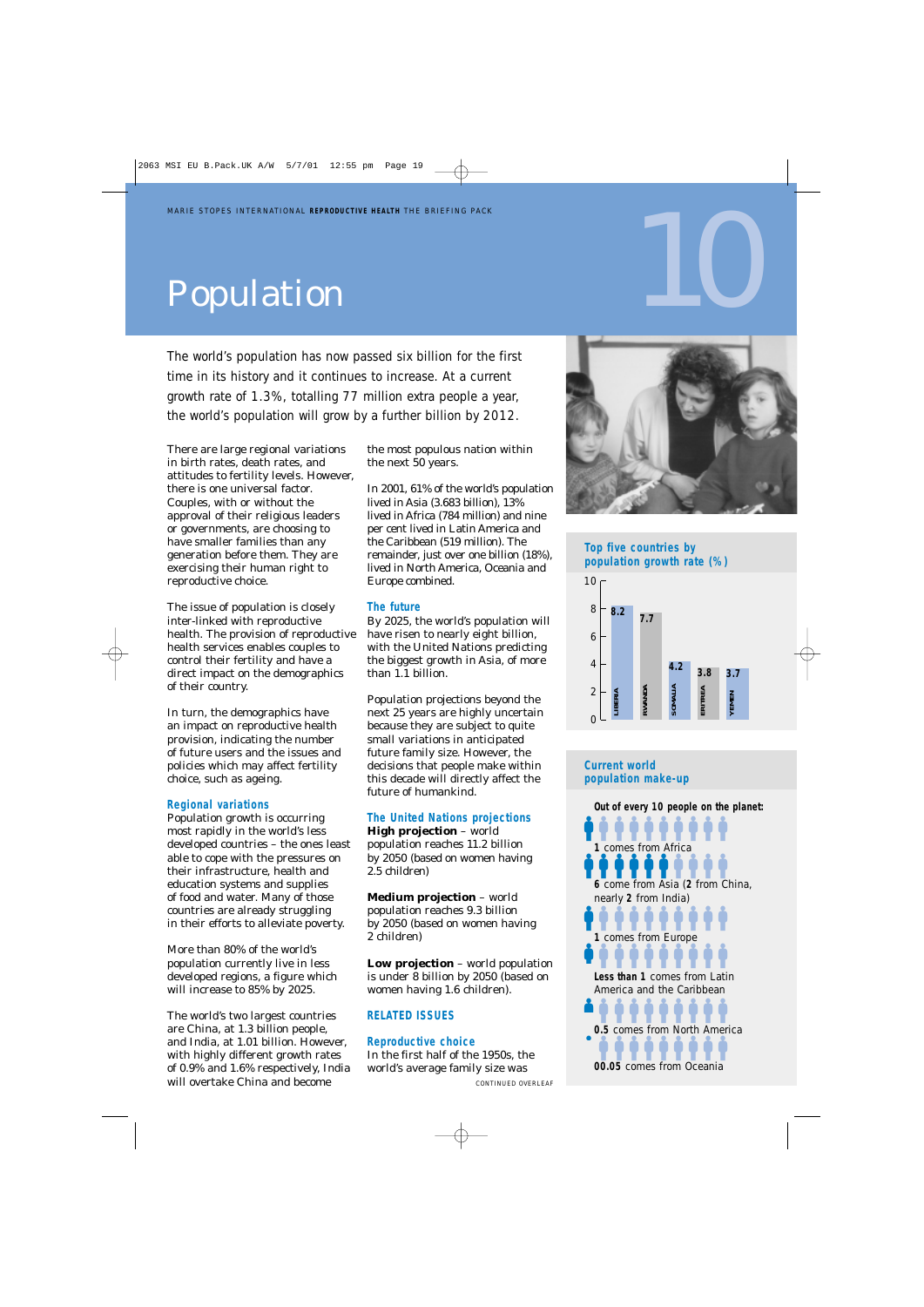high at five children. By 2000, it had dropped dramatically – to 2.7 children. With increased urbanisation, rising educational levels, declines in infant mortality and improvements in women's status, more and more couples are deciding that smaller families are preferable to larger ones. Reproductive health programmes and modern methods of contraception have made that desire achievable.

#### **The impact of AIDS**

In some regions, especially Sub-Saharan Africa, the AIDS pandemic has started to reverse the steady improvement in public health and life expectancy rates which most countries were experiencing. AIDS is also having a serious impact on economic growth rates. However, population growth will continue even in the most seriously affected countries. Botswana's figures show 36% of the population is infected with HIV, but a continuing high fertility rate will result in a projected 37% population increase by 2050 (please see insert 4 for more information).

#### **Young people**

Even while birth rates are falling, the world's population continues to grow, due to the huge number of teenagers currently entering the reproductive age bracket. There are an estimated 800 million young men and women aged 13 to 19, whose decisions about fertility will decide the future size of the world's population (please see insert 5 for more information).

#### **Refugees**

Worldwide, millions of people are on the move, within their own countries and across continents, causing fluctuations in population size (please see insert 6 for more information).

#### **Ageing**

By 2050, the number of people over 60 will nearly triple, increasing from the current figure of 606 million to nearly two billion. The United Nations claims many countries

#### **Declining family size 1950-2000**



will have to "reconfigure their policies on pension, social security, health care and other services for the elderly". In countries with low fertility and low mortality, the effects are already being felt, leaving many nations with stagnating or negative population growth rates.

Governments are becoming increasingly concerned about the financial and health needs of older populations. Women live longer than men and outnumber them in the over-60 age group.

#### **The international position**

In 1994, at the International Conference on Population and Development (ICPD), the world community adopted a Programme of Action aimed at stabilising population growth. The success of the plan hinges on the pursuit of many human development

goals, but particularly:

**n** improvements in child health, so that couples can be confident that the children they do have will survive  $\blacksquare$  ready access to high-quality reproductive health services, including family planning, to improve women's health and allow them to have only wanted children **D** better educational opportunities for girls, to discourage early childbearing and promote women's overall status.

Europe is now expected to decrease in size by 27 million people by 2025, and some European nations are considering pro-natalist approaches, including tax relief and other financial inducements. The Japanese also have serious concerns over their 'greying nation' and the topic is likely to be on the agenda of ICPD+10.

For sources, please see insert 13.

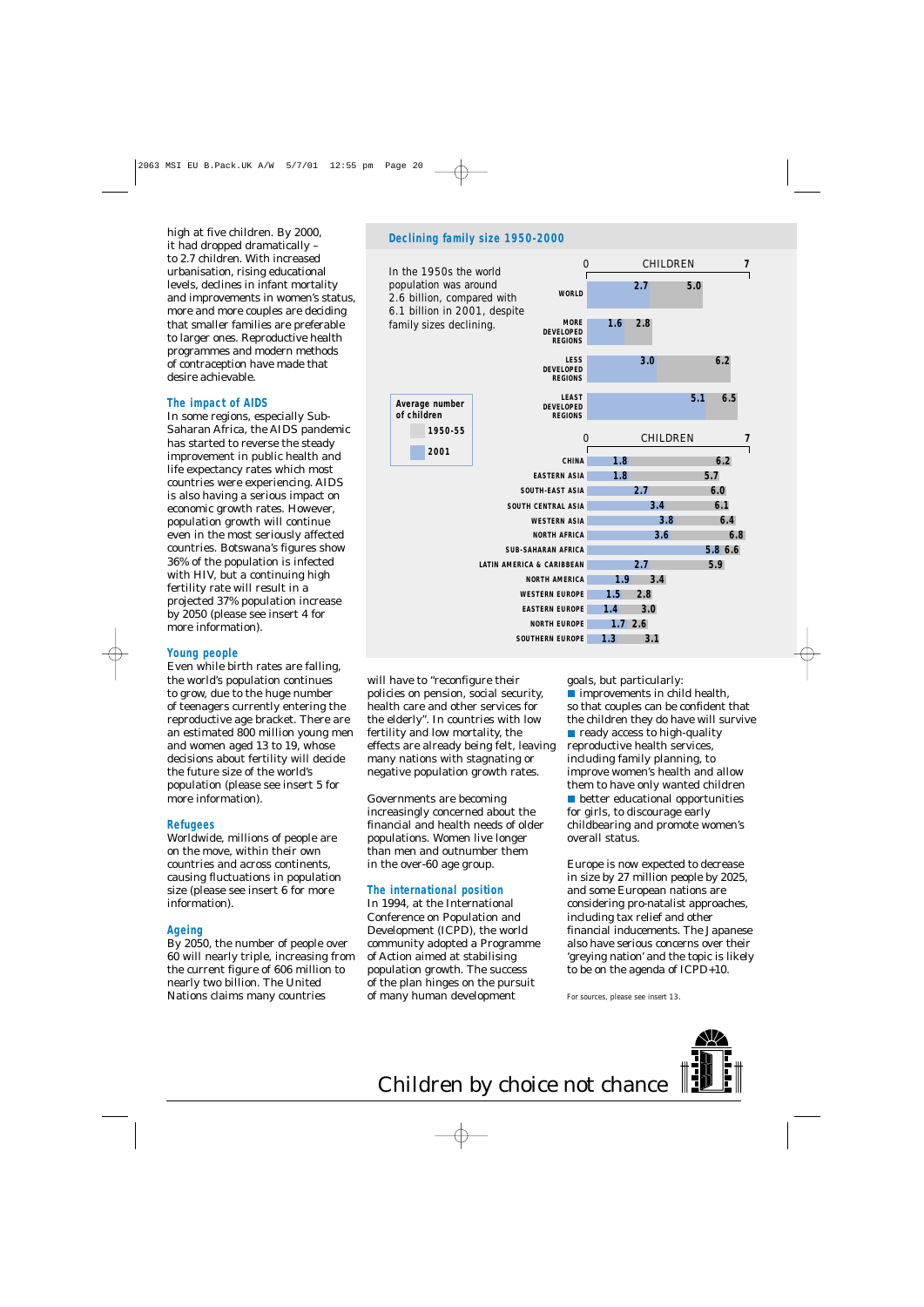## Working with civil society organisations

The notion of civil society, or civil society organisations (CSOs) originated from the 1994 International Conference on Population and Development (ICPD). CSOs cover nongovernmental organisations (NGOs) and the private sector as well as autonomous organisations at national or local level.

CSOs in the field of reproductive health might include:

■ NGOs

**n** medical and other professional associations

- village councils
- **N** women's associations
- education or research institutions
- **Community-based development** groups
- human rights groups
- **religious groups**
- $\blacksquare$  the private sector
- advocacy organisations
- **Service organisations**
- **v** youth groups
- **n** media professionals.

It was recognised that the goals of ICPD would be more rapidly and more effectively achieved if governments and CSOs shared in their implementation.

The ICPD Programme of Action called for the promotion of an effective partnership between all levels of government and the full range of CSOs. It urged them to work together in the design and implementation of policies and programmes and in their coordination, monitoring and evaluation.

#### CSOs can:

**help win support for reproductive** health programmes

**C** campaign for better programmes and monitor the quality of service delivery

■ raise funds and train reproductive health workers

advocate for changes to laws and policies hampering access to programmes such as safe abortion and services for adolescents

**n** raise awareness of the issues.

CSOs also have a key role to play in reaching the world's poorest people, who cannot easily be directly reached by donors or governments.

#### **The effectiveness of civil society**

CSOs often have the vision, independence and flexibility to create programmes in areas where, for political or logistical reasons, governments have not taken action.

NGOs are usually very organised and often have a key role in initiating national family planning programmes and reaching underserved groups, including adolescents and unmarried women. NGOs may be best equipped to help address specialist issues such as the prevention and control of HIV/AIDS infection, the promotion of gender equality and women's empowerment.

However, CSO activities must not replace government functions, and the participation of CSOs must not allow governments to abdicate their basic social responsibilities.

#### **Constraints to partnership and collaboration**

The traditional gap between governments and CSOs needs to be bridged. Some NGOs work well with governments, but many of the other CSOs are new to collaboration and do not have lines of communication in place.

Governments are sometimes suspicious of the potential of activist groups to be confrontational or disruptive. Officials often claim that CSOs providing reproductive health services lack accountability, run costly operations, fail to serve the poorest of the poor, and rely too



#### **The private sector as a CSO**

The private sector has two important roles to play as a CSO in the field of reproductive health. Businesses can contribute in the actual development, marketing and distribution of new contraceptives or medical supplies. However, they can also work with their employees at all levels to improve their reproductive health through work-based information and service provision. Many employers have realised that investing in the health and welfare of their workforce results in social as well as economic returns.

much on donor funding. CSOs, on the other hand, often consider governments to be rigid, insensitive to local conditions and values, bureaucratic and over-regulatory.

Governments and CSOs must: **P** resolve differing, divergent or parallel agendas and priorities  $\blacksquare$  create a clear legal framework and guidelines for partnership

develop trust among partner agencies

overcome cultural, language, class, race and religious prejudices and barriers

set up effective and regular twoway communication

overcome geographical, regional and urban-centric biases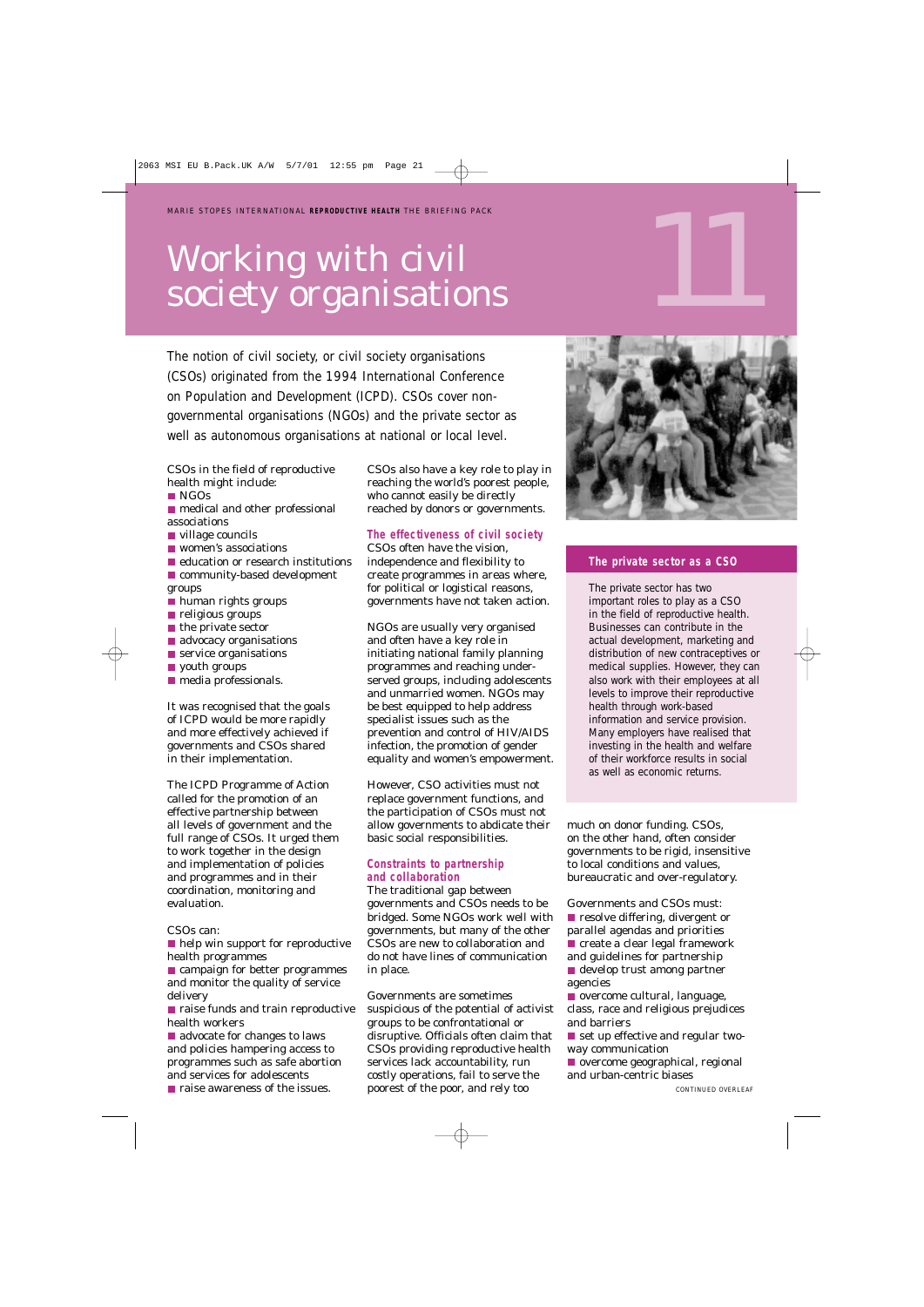**find financial resources and** coordination mechanisms  $\blacksquare$  ensure there are appropriately trained staff in both government and CSOs.

#### **Summary**

Involving CSOs in reproductive health initiatives enables programmes to have a wide breadth of support and effectiveness. The use of appropriate partnerships can ensure services are delivered directly to communities and accessed by the people in greatest need. NGOs in particular have a large role to play in CSO partnerships with government. However, they too must work together, and seek new partners, to speed up the provision of reproductive health services.

For sources, please see insert 13.

#### **The UK Government and civil society**

Partnerships with civil society are central to the UK Government's response to the HIV/AIDS crisis, primarily in Africa. The Secretary of State for International Development, Clare Short, said:

> *"Partnership is a lovely word, much used and not often exercised but it's what we need here. We've got a crisis of enormous proportions. We haven't risen to it yet and everyone really needs to come together and pull all our knowledge and all our resources to respond to the challenge that we face – to scale up the good practice and replicate it and get it right across society so that the prevention and care works for all."*

> Source: *Forging Partnerships with Civil Society,* The International HIV/AIDS Alliance, UK, 2000

The UK Government is committed to supporting initiatives such as The International Partnership Against AIDS in Africa, which brings together CSOs including NGOs and the private sector, donors and African governments.

In a speech in London in 2000, Ms Short said CSOs had a major role to play in education, condom distribution and counselling programmes.

She also highlighted the role of the private sector, suggesting they could collaborate with public health facilities to provide work-based AIDS programmes. One success had been through the Electricity Supply Commission of South Africa, which had pioneered peer education work, destigmatised the disease and provided a supportive environment in the workplace.

Clare Short said workplace programmes and appropriate HIV/AIDS policies could be established at a cost of US\$15-\$25 per employee per year, and could reduce HIV/AIDS infection rates amongst staff by at least one third.

She stressed that the household was the starting point for action against HIV/AIDS, and praised CSOs who could work at a community level to change sexual behaviour or care for AIDS orphans.

These different initiatives demonstrate the range of possibilities for interaction with CSOs to address the specific problems posed by HIV/AIDS.

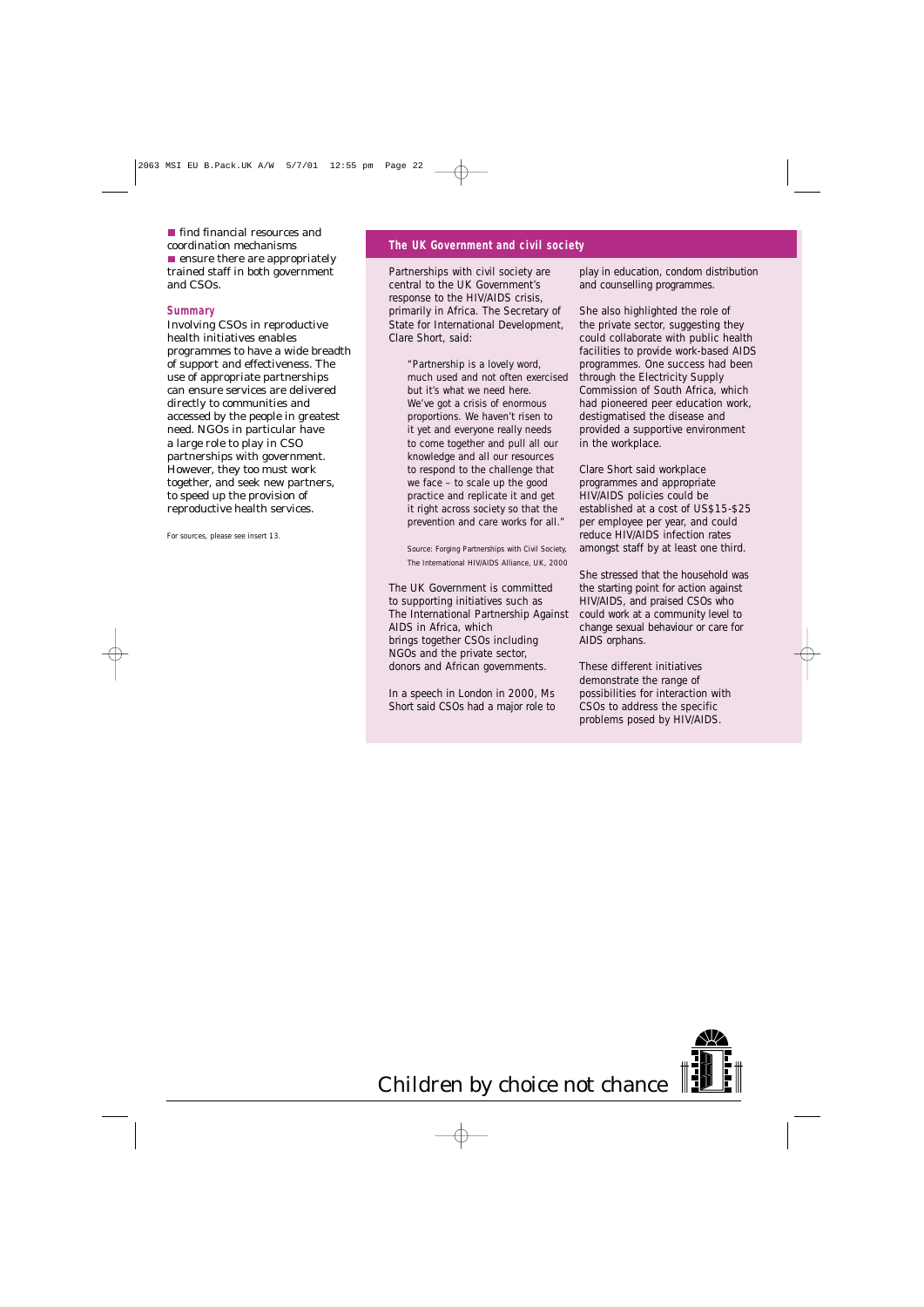## $ICPD+10$

The 1994 International Conference on Population and Development (ICPD) marked a major achievement in terms of establishing global commitment to reproductive and sexual health.

The conference, held in Cairo, set out clear aims and objectives in its Programme of Action, along with a budget and timescale for the work.

#### **Progress since ICPD**

In 1999, ICPD+5 was held in the Hague, in the Netherlands. Progress in the five years since ICPD was evaluated, with recommendations made (please see insert 2 for more information), obstacles identified and new benchmarks set.

The original ICPD had involved 179 countries. ICPD+5 attracted 185 countries, potentially indicating a growing interest in, and commitment to, the issues.

#### **Aims for 2005**

The tenth anniversary of ICPD is fast approaching. By 2004, the international community will be close to the 2005 deadline set for some benchmarks to be reached.

By 2005, the countries which signed the ICPD Programme of Action aimed to have:

**raised global funding for** reproductive health to US\$6.1 billion per year

halved the 1990 female illiteracy rate

**E** ensured 60% of primary health and family planning centres were offering full reproductive health services

**E** ensured 40% of births in areas of high maternal mortality were attended by a skilled health worker reduced the unmet need for modern contraception

■ ensured 90% of 15 to 24 year-olds had access to condoms to prevent HIV transmission

reduced HIV rates by 25% amongst 15 to 24 year-olds in the worst affected countries.

These aims have not, as yet, been met. In some cases, such as reducing HIV rates in young people, the scenario since ICPD in 1994 has worsened. Lack of progress is due to a shortage of global resources and the scale and extent of the challenges.

#### **ICPD+10?**

At the time of producing this briefing pack, it was not clear how the United Nations would choose to proceed with ICPD+10.

However, irrespective of whether or not a major conference takes place, policy-makers, governments and all members of civil society should be ready to review the progress to date and the challenges still to be faced.

#### **ISSUES FOR ICPD+10**

#### **1. Funding**

Funding continues to fall short of the figures laid out in the original ICPD Programme of Action. An annual figure of just US\$2.1 billion is currently available – less than one third of the US\$7 billion pledged by the international community back in 1994.

To date, out of the 20 donor countries, only four have managed to devote 0.7% of their gross domestic product to official development assistance – as encouraged at ICPD. Most of the others do not even come close to this figure, and some donors have actually reduced support.

Resources remain central to the challenge of improving reproductive health status. Limited resources will hold back efforts to meet the aims and do nothing to meet the increasing reproductive health needs



12

of a growing population, a growing number of adolescents, and a growing AIDS pandemic (please see insert 4 for more information).

In 1999, the United Nations Population Fund (UNFPA) had to cut country programmes, and postpone and cancel activities due to a reduction in contributions. This was a set-back for some of the millions served by UNFPA-funded projects, and for the ICPD Programme of Action.

#### **2. HIV/AIDS**

HIV/AIDS is proving to be a much bigger problem than the international community had anticipated (please see insert 4 for more information). Lack of access to reproductive health care and education on HIV/AIDS is contributing to the increased incidence of HIV infection. Programmes to prevent the spread of HIV are also taking away money originally earmarked for family planning and mother and child initiatives. More money is needed across the reproductive health field to ensure new activities can be funded and to ensure traditional areas of need will not be further compromised.

#### **3. Ageing**

The changing population age structure in developed countries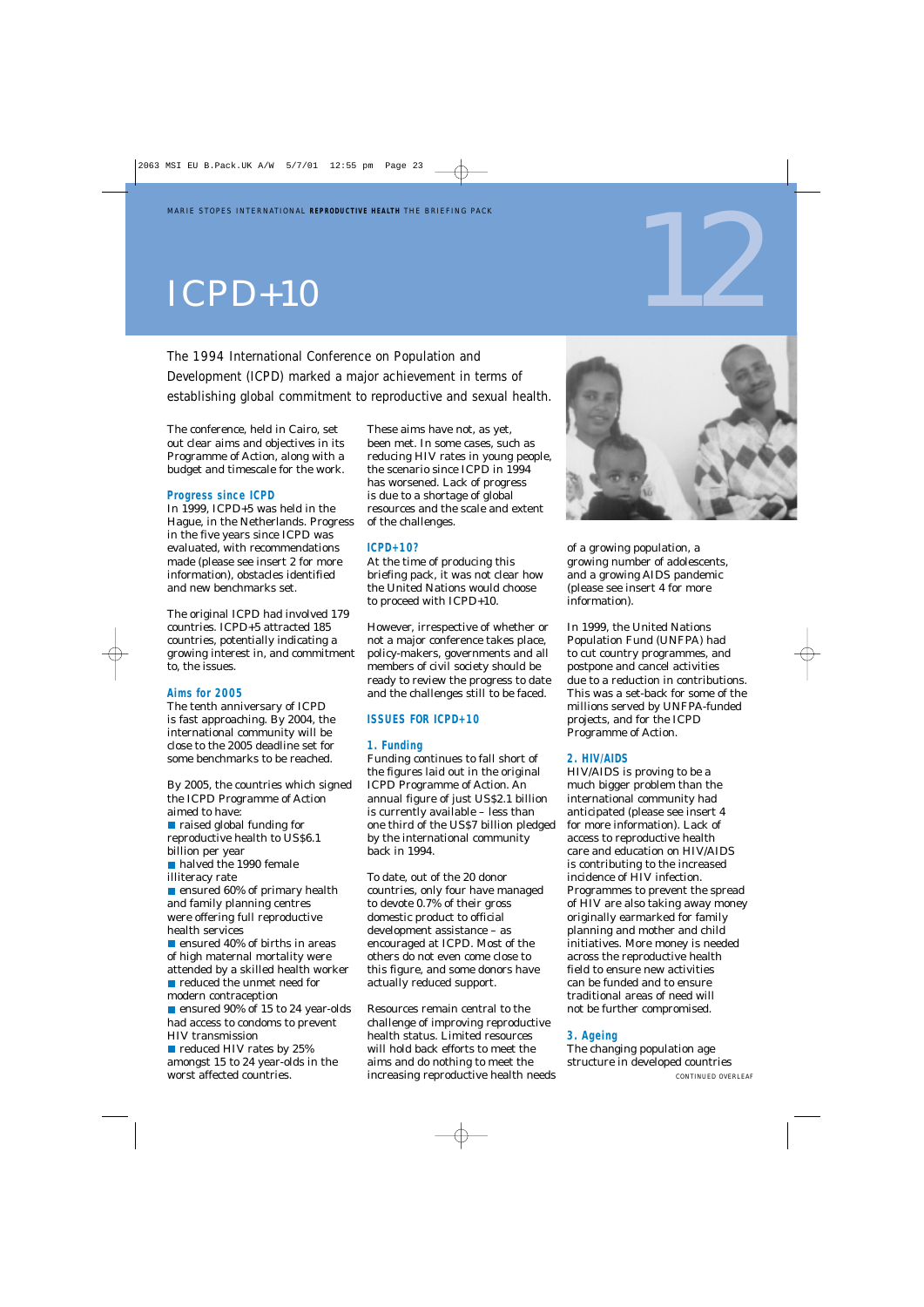is likely to be on the agenda for ICPD+10. There is increasing concern about the economic and social implications of 'greying' populations (please see insert 10 for more information).

#### **4. Policy development**

Although there is an increasing understanding of reproductive rights as described in the ICPD Programme of Action, policies do not yet consistently reflect human rights approaches. Nor is there always sufficient political commitment for developing and implementing such policies.

In many countries existing laws and regulations also impede the implementation of the Programme of Action in specific areas such as sex education and the access of young people to reproductive health information and services. Denying them information and services leaves young people highly vulnerable to HIV infection.

#### **The donor community**

Funding for reproductive health programmes has to be sought from a wide variety of sources. Private foundations are becoming increasingly important, and many are stepping up their commitment to funding projects.

But governments have to meet their responsibilities. Many are now having to make rapid adjustments to their spending in the light of the HIV/AIDS pandemic.

The agencies of the United Nations have also agreed to collaborate more closely to avoid duplication and share expertise.

Since ICPD, the European Commission (EC) has become a major partner in resourcing the implementation of the Programme of Action. EC investment in Health, AIDS and Population

(HAP) assistance has grown from barely one per cent of total EC development assistance in 1986 to a current eight per cent. Despite the EC's commitment to focusing on health and education as priority sectors, there is a need for an increase in staff with expertise in social and human development, in particular health and reproductive health, HIV/AIDS and gender issues.

#### **Summary**

When ICPD set its benchmarks for progress in 1994, there was a full realisation that many of the issues which impact on reproductive health could not be resolved quickly.

The inter-relationships between women's empowerment, literacy, gender, reproductive health and alleviation of poverty, require longterm development policies and, in some cases, new legislation.

However, without international fora, progress would be much less coherent and less focused.

There should be a forum for ICPD+10 to re-establish the priority areas, re-examine the resource problems and to address some of the new and emerging issues as outlined in this fact sheet. The growing needs and vulnerability of under-served groups, including young people and refugees, will also be important agenda items.

However, ICPD+10 must be robust and safeguard its stance. There is continuing opposition to its language and the Programme of Action, and there are constant attempts to erode its achievements. A vocal minority cannot be allowed to destabilise such a powerful global commitment.

ICPD+10 can, and should, set the foundations for the reproductive health agenda for the 21st century.

For sources, please see insert 13.